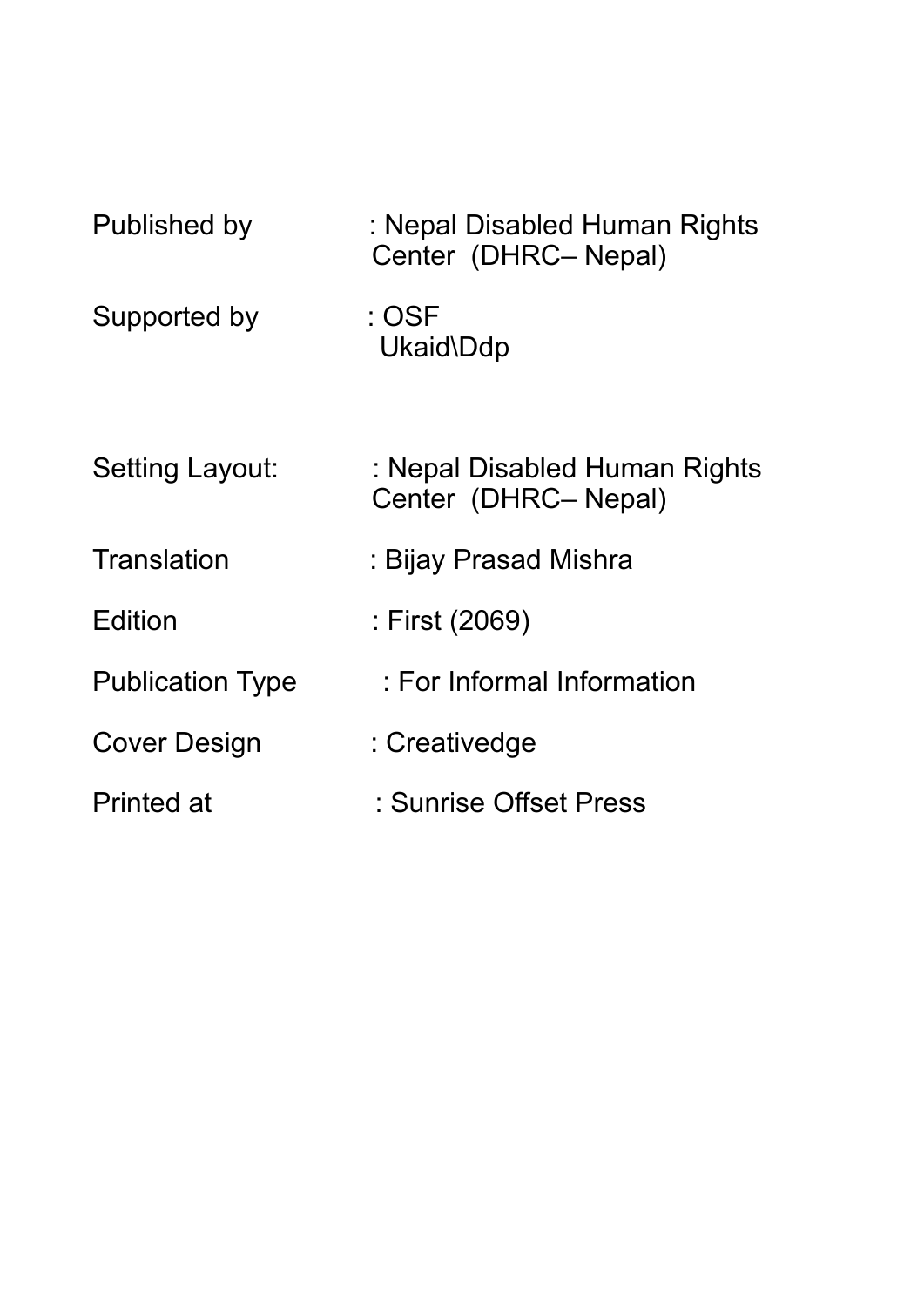# Supreme Court Division Bench Honourable Judge Tahir Ali Ansari Honourable Judge Kamal Narayan Das Order 068-WO-0188

# Case: Including Mandamus

Advocate Sudarshan Subedi,permanent resident of ward No. 3 Mayur Basti of Kalika VDC of Bardiya district and presently living at ward No. 7 Chabahil Saraswatinagar of Kathmandu Metropolitan City of Kathmandu district representing self and Nepal Disable Human Rights Center----------1 Dipendra Shakya, resident of ward No.6 of Bhaktapur Municipality of Bhaktapur district ------------------------------------------------1 **Petitioner**

## **Versus**

Nepal Government, Office of the Prime Minister and Council of Ministers, Singhadurbar, Kathmandu ------------------------------------------------------- 1 Nepal Government, Ministry of Women, Children and Social Welfare Singhadurbar, Kathmandu------------------------------------------------------------1 Nepal Government , Ministry of Finance Singhadurbar, Kathmandu------1 Nepal Government, Ministry of Health and Population Ramshahpath, Kathmandu----------------------------------------------------------------------1 Nepal Government, Ministry of Education, Kesharmahal, Kathmandu ----1 Nepal Government, Ministry of Local Development Pulchowk, Lalitpur,---1 National Planning Commission, Singhadurbar, Kathmandu------------------1 Legislative Parliament Secretariat Singhadurbar, Kathmandu--1 **Opponent**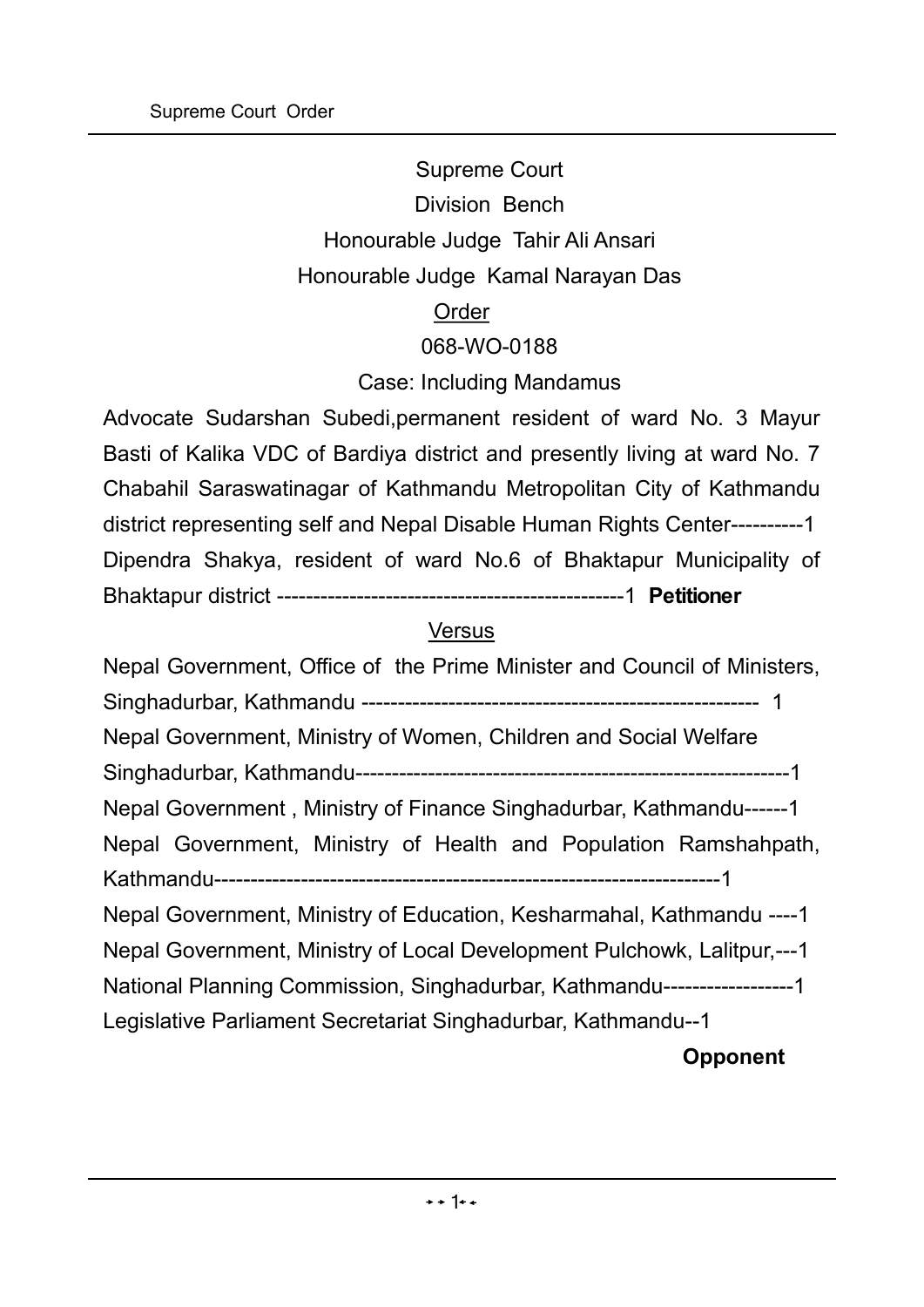The fact in nutshell and decision over the writ petition fallen under the jurisdiction of this court as per article 32 and 107 (2) of the Interim Constitution of Nepal, 2007 have been as follows.

The writ pettition mentions: Nepal Disable Human Rights Center registered before the District Administration Office, Kathmandu in 2056 B. S. has been a non-governmental organization led and operated by the persons with disability.The association has been actively engaged in the protection and promotion of the human rights of the disables along with the activities for the generation of the people's awareness,voice for jusitce, advocacy and promotion.

I, the petitioner Dipendra Shakya have also been a disable person. Despite the fact of carrying serious disability I have been raising voice for the justiciable rights of the self and the other person coinciding to me.Therefore, we deserve the *locus standi* to file petition on behalf of the individuals being seriously and mentally disable.

The daily life of the mentally retarded person (possessing mental disability) and seriously disable persons has been pitiable day by day in Nepal. There has been no doubt the situation as such has been caused due to lack of extention of service and facilities to be provided by the state organs and lack of medium to circulate voice and demand of the persons as such in the concerned bodies and lack of self -eligibility

Provison has been made in Rule 8 of the Disable Protection and Welfare Rules, 1994 for the establishment and operation of the disable house placing the disable and mentally retarded persons in center. The said legal provision providing for the establishment and operation of the disable house with the view of the secured residence to the persons with disabilty and helpless disables holds holy objective to relieve the writ petitioner Dipendra Shakya and the other disable persons such as the writ petitioner who may be victimized from the negligence of the family members and the society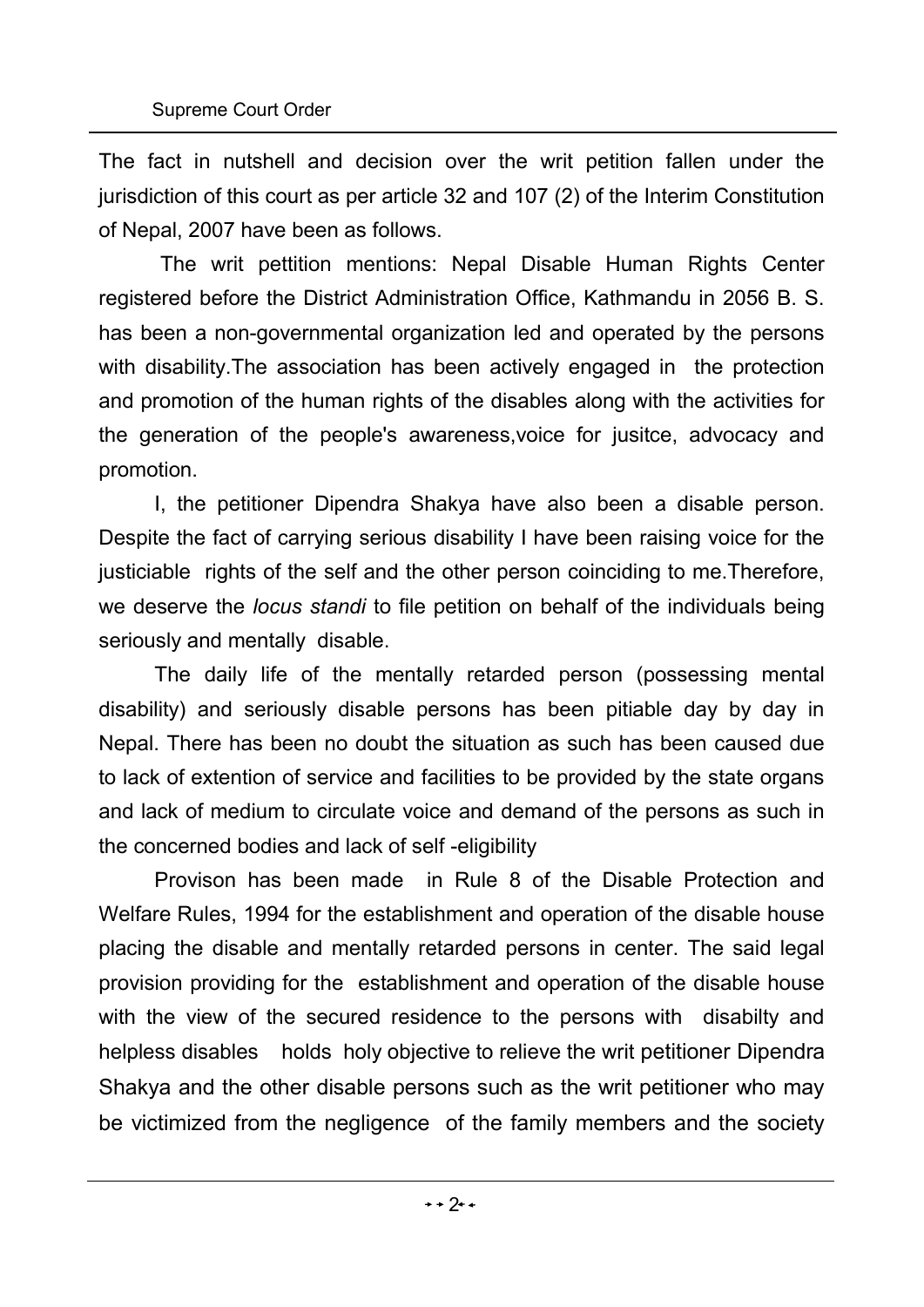for the entitlement to pass the livelihood as a human being and that the state is to discharge its duty to provide security of the life and property of the citizens. Similarly, there has been provision in the Local Selfgovernance Act for the collection of data of the persons with disability and erect the disable house. Although the Protection of Rights and Welfare Rules of the Persons with Disability, 1994 has been enforced the implementation thereof has been poor one.

As the Government of Nepal has signed the Convention on the Rights of the Persons with Disabilities and Optional Protocal to the Convention on the Rights of the Persons with Disabilities, 2006 there has been creation of the legal rights.

As per the Reasearch and Study of the different organization and association there has been six hundred thousnad persons in Nepal having been mentally retarded and the same number of the persons with the serious disabilities.The life of the mentally retarded and the person with serious disability has been pitiable and serious day by day.

Whereas the Kantipur daily dated 2066/05/16 (01st September, 2009) has also clearly spelled out that the mentally retarded and the persons with serious disability have not been entitled to obtain any specific relief apart from the general allowance and that some of them are passing pitiable daily life.

Therefore, as the opponents have not fulfilled the constitutional and legal obligations which has resulted the infringement of the rights of the person with disability confered by Article 12 of the Interim Constitution of Nepal, 2006 pertaining to right to live with dignity, right of equality, right of social security, and the matter also appears contrary to section 4 and 5 of the Disable Protection and Welfare Act, 1982 and Rule 8 of the Disable Protection and Welfare Rules, 1994. Therefore, we pray for the issuance of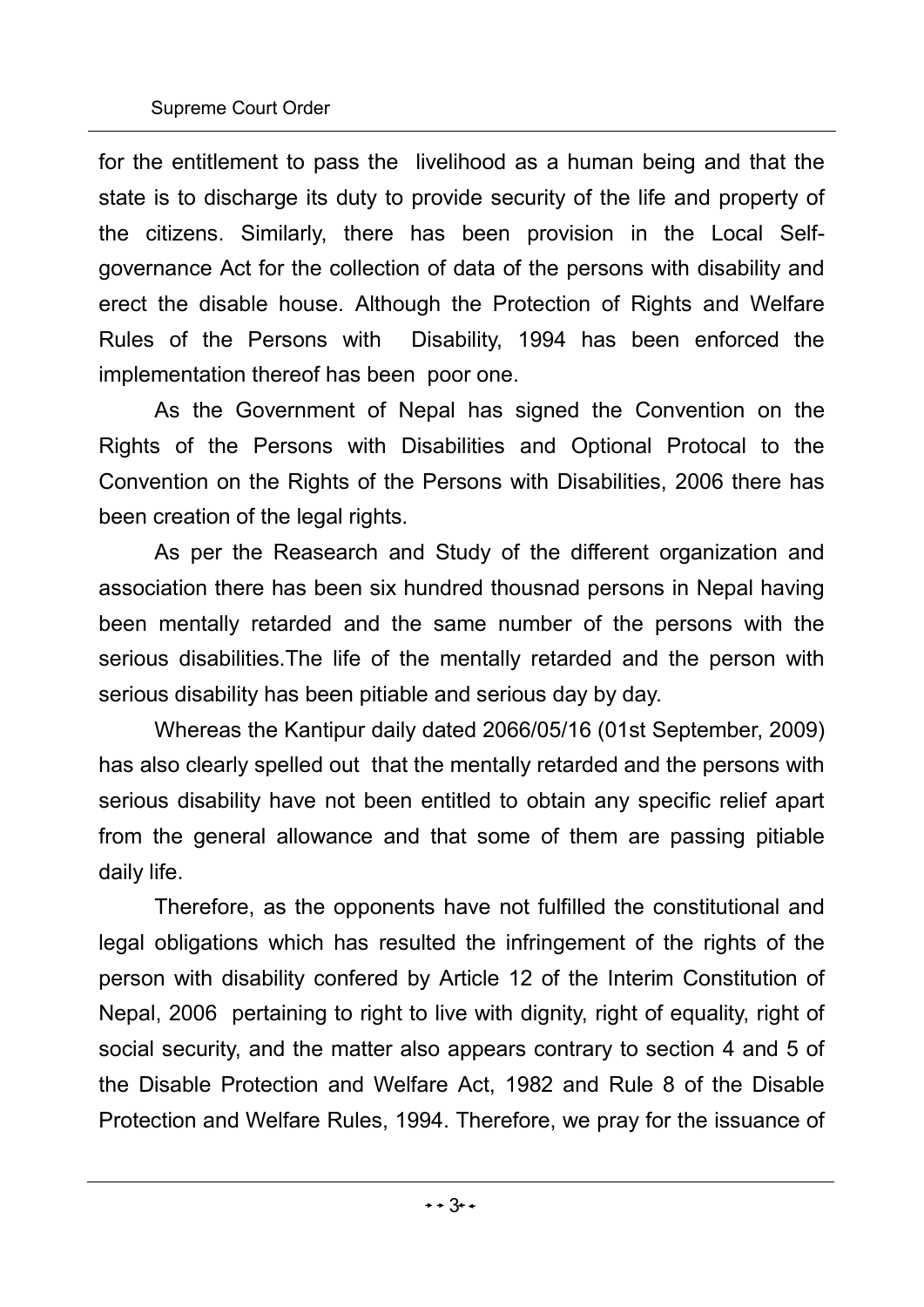#### Supreme Court Order

the mandamus for the erection of the safe and community residential building to the helpless and orphan or the disable and the mentally retarded person neglected by the successors or patron, if any, as defined under Rule 8 of the Disable Protection and Welfare Rules, 1994 being the law having direct connection with the rights, interest and social security of the persons with disability,make and implement appropraite provisions to keep the men and women separately therein, make provision allowing the persons with serious disability and mentally retarded person being neglected by the successor and family to remain in the community house upon their desire, make arrangement of the entrance of the disable friendly wheel-chairs in the public infrastructure (government building and office) as well as the public transportation instruments, make compulsory arrangement of the unemployment allowance being sufficient to pass the daily life to the person with the serious disability and mentally retarded person and arrange the matching productive training and employment to the person being able for employment, formulate and implement the special policy defining the procedures to save the person with serious disability and mentally retarded person in the emergence of the natural disaster, arrange the formal, informal and practical education matching with the physical circumstance of the person with serious disability and mentally retarded person, make provision of the daily disability allowance and an assistant with the salary and allowance with the entitlement to pass the life until the erection of the community building and rehabilitation of the person with serious disability and mentally retarded person there in, make law at the par of the Interim Constitution of Nepal, 2007 and the Convention and Treaty for the protection and promotion of the interest of the person with serious disability and mentally retarded person and enforce and cause to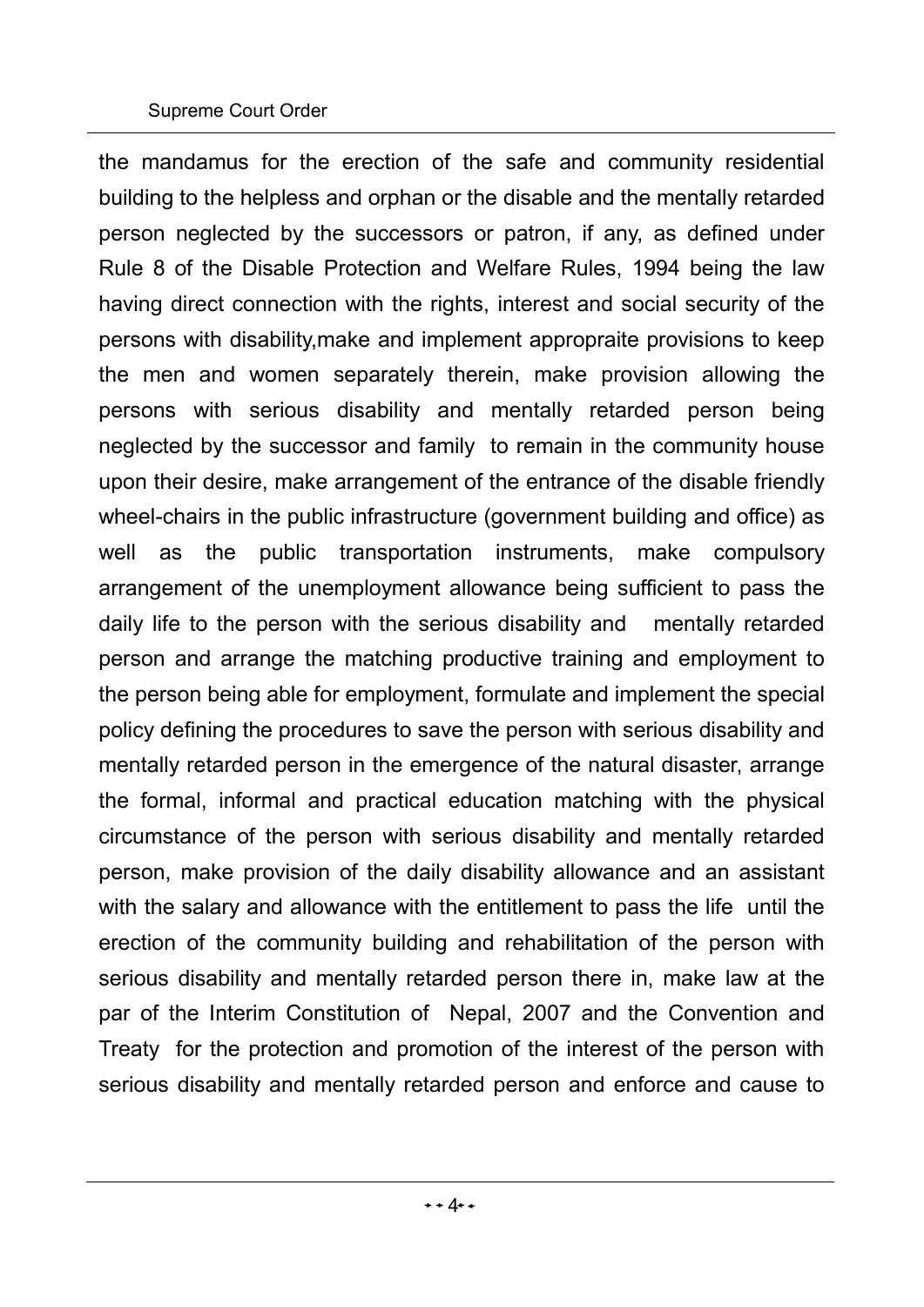enforce the prevailing Disable Protection and Welfare Act, 1982 and Rules, 1994 rewriting as per the spirit of the Convention.

 The order of the court comprising the single bench dated 2068/05/18 (04th Sept., 2011) states whereas what has been taken place in this matter? Why should not the order be issued as per the demand of the petitioner ? Let the notice be served to the opponent attaching a copy of the writ petition ordering for the submission of the written reply within 15 days except the time required for the way from the date of receipt of this order through the office of Attorney General along with the concerned file and the infromation copy thereof be served to the office of Attorney General and the case file be presented for hearing after the receipt of the written reply or the lapse of the period for the same as per the rules. Similarly, the case be presented with priority in consideration of the sensitivity of the case.

Whereas the written reply of the National Planning Commission before this court states: The recently held census has concluded the collection of the particulars of the persons with disability in each family from the Central Statitistics Department and there has been processing and analysis of the statististics as such and that the number of the person with disability throughout Nepal shall be traced out upon the completion of the said work.

With regards to the persons with disability the three year plan (2067/068- 2069/070 i.e. 2010/11-2011/12) has stated the strategy, working policy and the principal programs which have been mentioned in the three year plan book published by this commission from page Nos. 285 to 288. Following the work as mentioned in the three year plan with the act and activity from the concerned body there has been preparation of the plan to bring out the person with disability in the main stream the writ petition be quashed.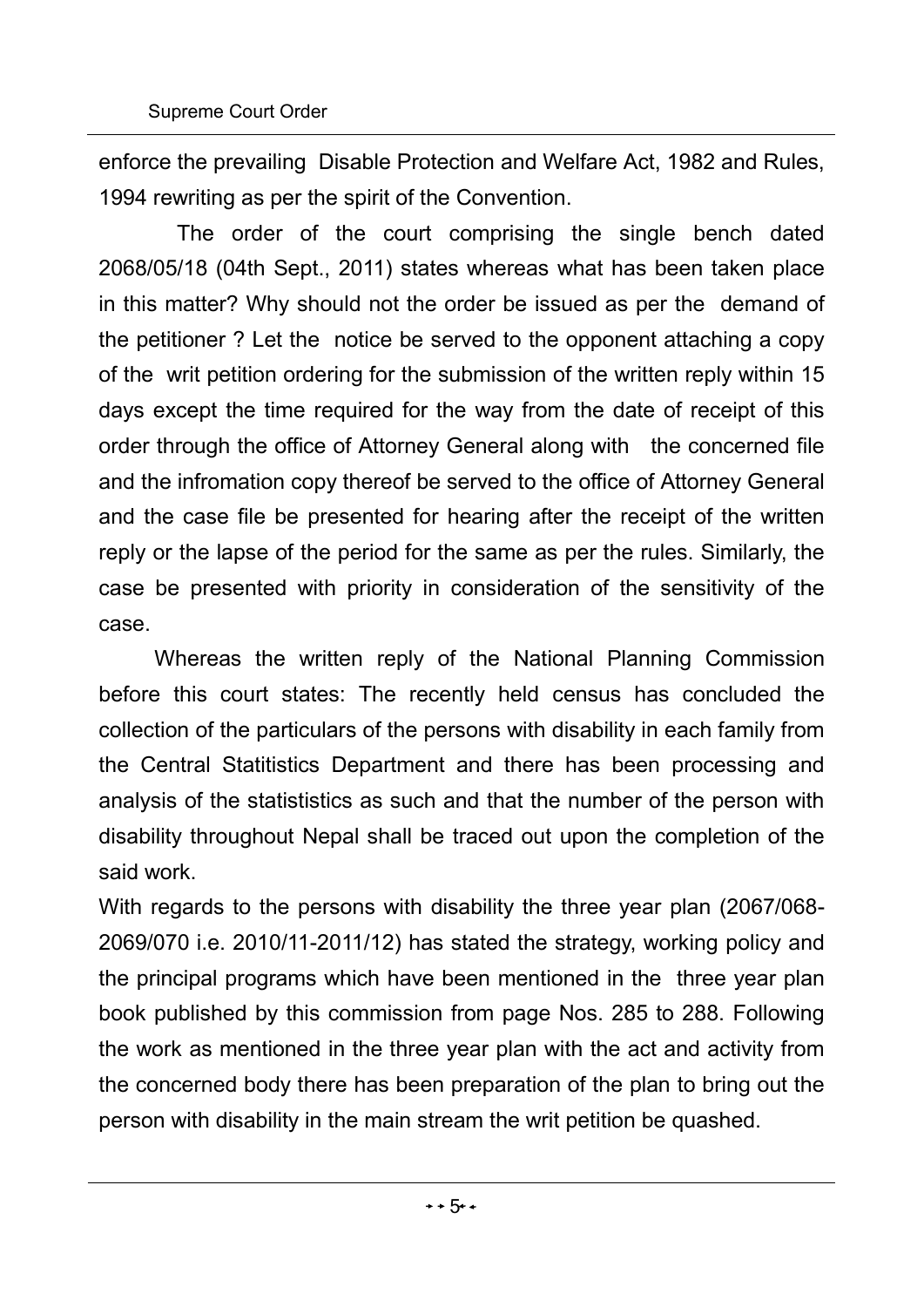Whereas the written reply of the opponent Ministry of Education before this court states: The special treatment in favor of the person with disability has been pursued under the rule 60-66, Chapter-11 of the Education Rule, 2059 which is being administered by the Ministry of Education.The Ministry has been sensitive in regards to the persons with the incapacity. As per the claim made under No. 10 E of the petition of the petitioner there shall be essential provision in the days to come for the provision of the formal and informal pragmatic education in favor of the inacapable and mentally retarded persons matching with the physical position. As equivalent to the other public services the percentage based reservation has been ensured under the Teachers Service Commission Regulation, 2067 in the recent time in the education service.The Ministry has been aware over the concerns of the opponent petitioner and thus it is hereby requested to relieve from the claim of the opponent.

 Whereas the written reply of the Ministry of Local Development inter alia mentions:the Ministry has always been endeavoring for the protection and promotion of the rights and interest of the persons with disability.The District Development Committee Grant Operation Procedures, 2067,Municipality Grant Operation Procedures, 2067 and Village Development Committee Grant Operation Procedures, 2067 have provided for the allocation of minimum 15% budget by the District Development Committee, Municipality and Village Development Committee out of the total capital budget to invest in the program and projects for the direct benefit of the targeted group and area as prescribed by the Governemnt of Nepal with the publication of notice and accordingly the program is implemented. Following the legal provision in the Local self –governance Act the lcoal bodies are effecting registration of the personal events of the persons with disability, issuing the registration certificate thereof and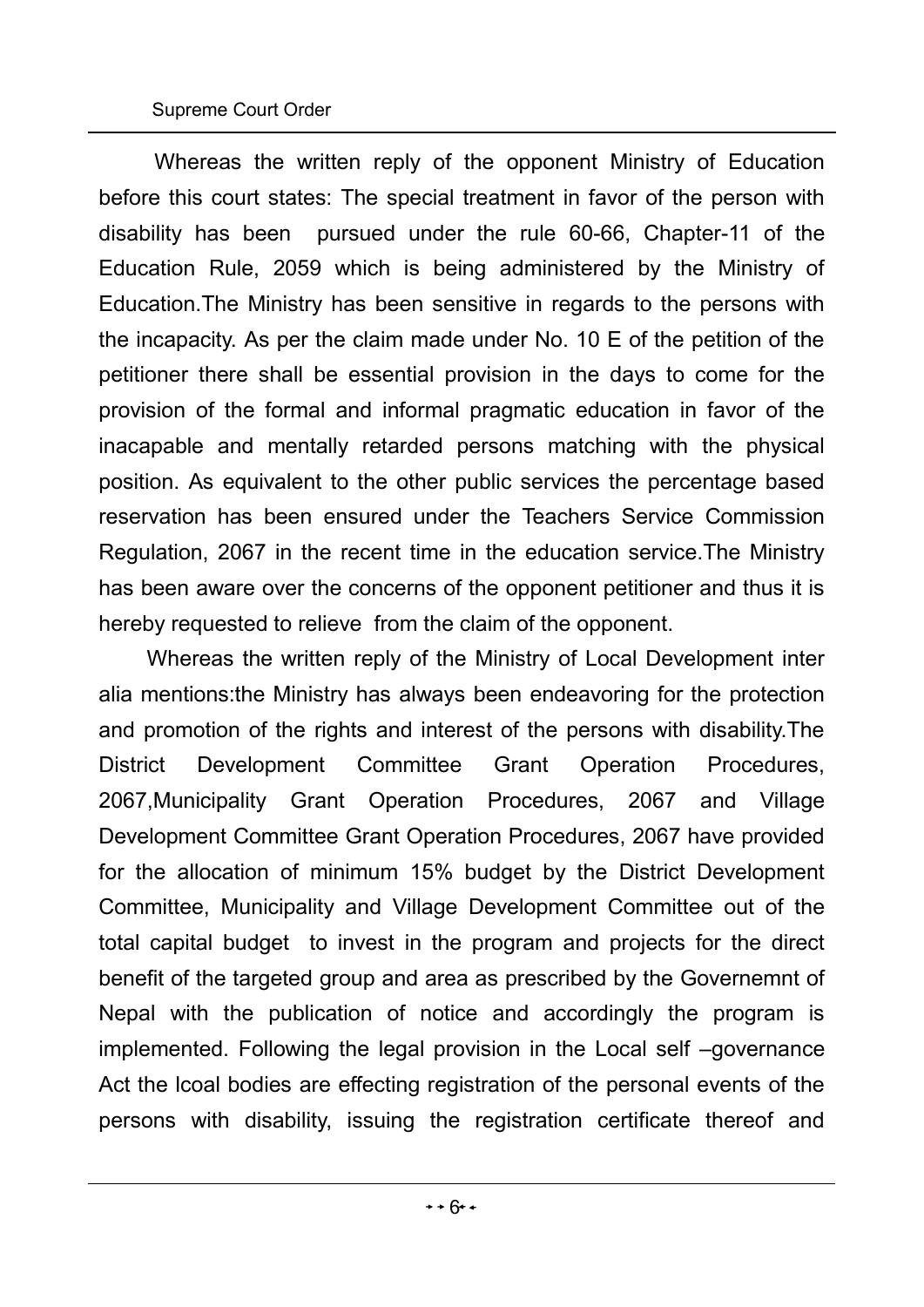distributing the disablitiy allowance and the social security allowance etc. Similarly, the local bodies are initiating works for the erection of the community building in favor of the persons with disability and performing works for their enhancement of the capacity via the skill-oriented training, awareness related workshop, seminar etc and many more other works. The matter under the domain of the executive can not be made part of the judicial settlement as per the principle of separation fo power.

 Whereas the letter of reply of the opponent Ministry of the Women,Children and Social Welfare before this court states: the Ministry of the Women, Children and Social Welfare has been endeavoring its best for the rights and interest of the women and children subject to its resources and instruments from its establishment.

 Whereas the letter of reply of the opponent Ministry of Finance before this court states:with regards to the claim of the opponent for the formulation and implementation of the laws in line with the treaty and agreement being Nepal a party the matter of making law, its amendment or repeal have been under the domain of the legislative parliament and the writ petition is subject to quash as it has made this Ministry opponent over the unrelated matter.The budget speech of the fiscal year 2068/069 (2011/2012) has exempted the vehicle tax, the road construction and maintenance charges for the scooters bearing 150CC made along with the system entitling the persons with disability.Further,the state will be active for ever to facilitate the rights and interests of the persons as such in future subject to its area and resources by making different programs the plea of the petitioner be quashed.

Whereas the letter of reply of the opponent Legislative Parliament Secretariat before this court states:Wheras the Secretariat has full consent over the claim and spirit of the petitioner that the Disable Protection and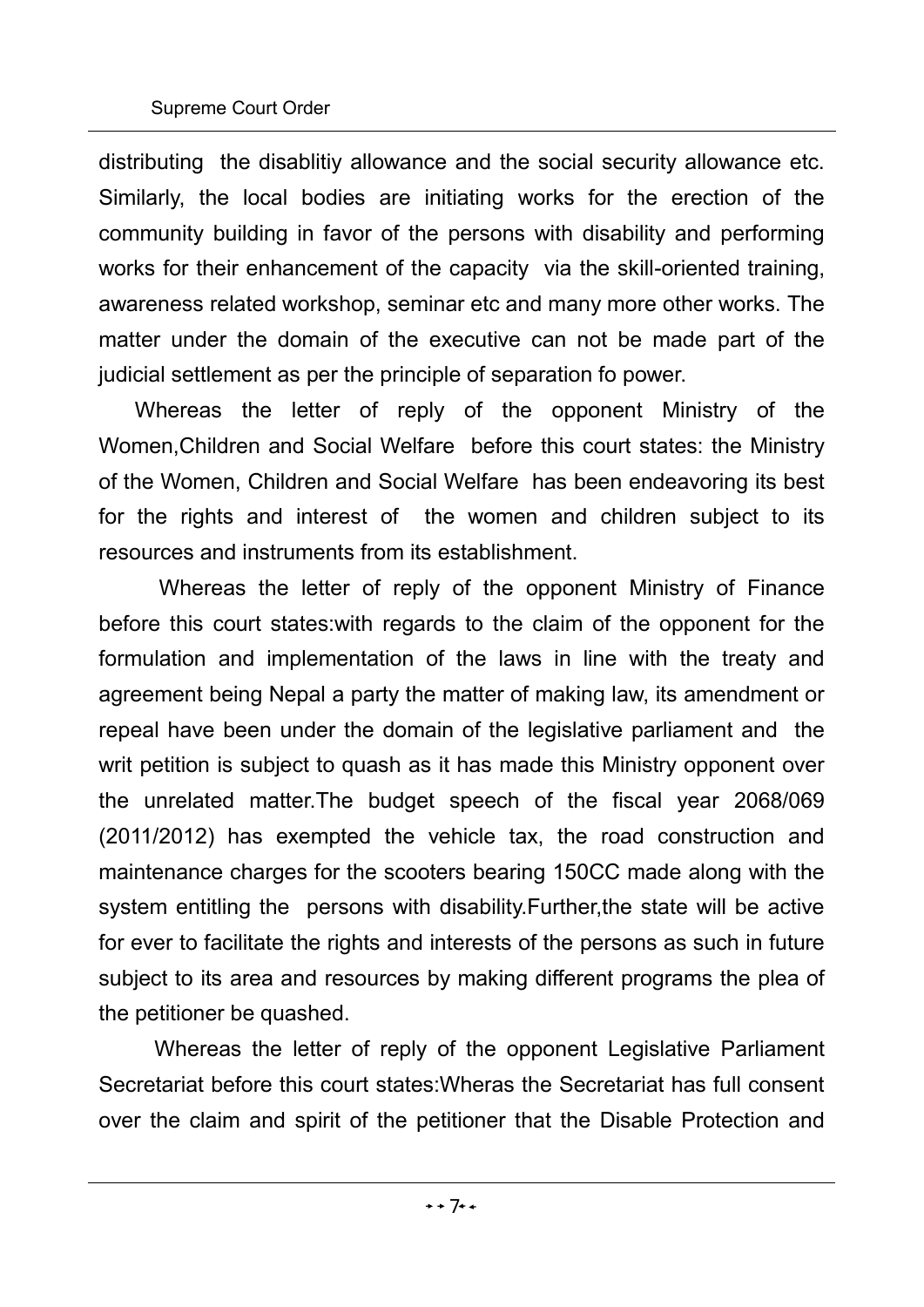Welfare Act, 1982, Disable Protection and Welfare Rules, 1994,Convention on the Rights of Persons with Disabilities and Optional Protocal to the Convention on the Rights of persons with Disabilites, 2006 to which Nepal has been a party,shall have been implemented as in the letters.With regards to the claim of the petitioner that the Disable Protection and Welfare Act, 1982 and Disable Protection and Welfare Rules, 1994 shall have been rewritten at the par of the Convention on the Rights of Persons with Disabilities and Optional Protocal to the Convention on the Rights of persons with Disabilites, 2006 there has been no obstruction to implement the afore stated Conventions following the provision of section 9 (1) of the Treaty Act, 2047 B.S. which stipulates: upon appearing any provision of the law of Nepal contrary with the international convention ratified by Nepal the provision of the Convention shall apply as equivalent to the law of Nepal to the extent of inconsistency and that the law of Nepal shall be ineffective. In addition, following the necessity to amend provision of any rules the formulating bodies may amend and revise the rules as such.The Government of Nepal or the Legislative Parliament shall table the related bill upon necessity to amend or revise any Nepal Act.The Interim Constitution of Nepal, 2007 has not provided authority to the Legislative Parliament and Secretariat to draft and present any bill before the House, therefore,filing of the case establishing this Secretariat Opponent arguing the lack of revision of the Disable Protection and Welfare Act, 1982 has been carrying no purpose and the petition be quashed in regards to this Secretariat.

Whereas the letter of reply of the Office of the Prime Minister and Council of Ministers in this court mentions: the Government of Nepal has been committed to or cause to ensure the fundamental rights granted under the Interim Constitution of Nepal, 2007 equally to the persons with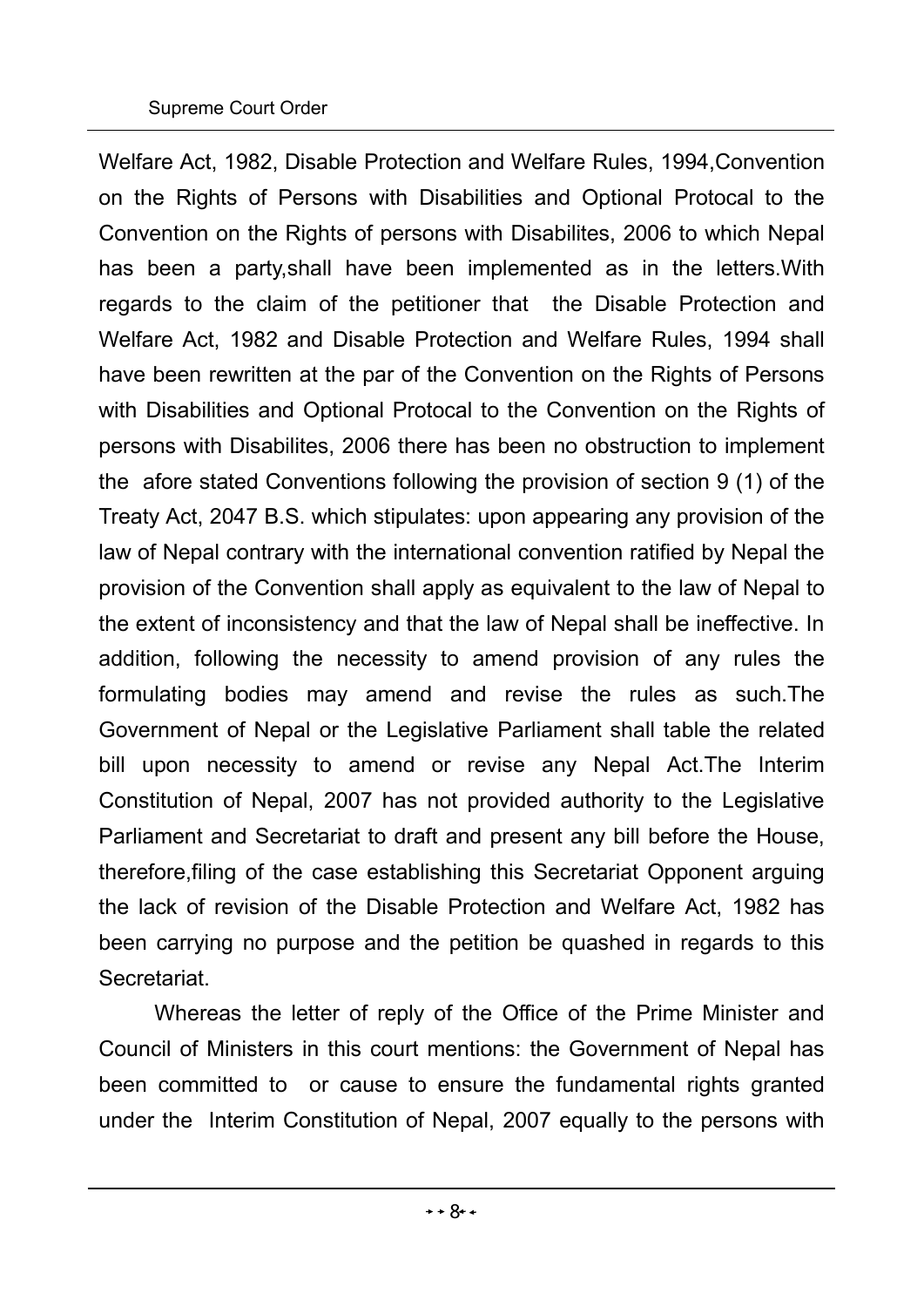disability as well. For the sake of the same the Disable Protection and Welfare Act, 1982 and Rules, 1994 have been implemented.The Government of Nepal has been conferring reservation to the persons with disability for the utilization of the civil service, public service and facilities. With regards to the directive order and mandamus issued in the writ petitions from the esteemed court on the writ No. 3586 the Government of Nepal has arranged for the free admission waiving other charges to the blind, disable, deaf and mentally retarded person in the public school, college and training center. In order to make the hospitals disable friendly there has been construction of the ramp, free distribution of the medicine to the disable persons and the helpless along with the special exemption and free treatment and grant to the non-governemt organizations, establishment of the Help Desk for the information pertaining to the disability and empowerment in all five development regions and establishment and operation of the liabraries for the hearing of the visually impaired persons. In the fiscal year 2068/69 (2011/2012) there has been community based rehabilitation program and sensitization program to the persons with disability in all seventy five districts, establishment and operation of the residential protection and rehabilitatioin center in three development regions, formulation of the partnership program for the production of the auxiliary materials to the persons with disability and operation of the program of the recording of the management of the distribution system of the identity card of the disability.

Whereas the letter of reply of the Office of the Ministry of Health and Population before this court mentions: this ministry has been undertaking construction of ramp in the hospital so as to make it disable friendly with the free distribution of the urgently needed medicines to the disables, provision of the special waiver and free treatment in the hospitals to the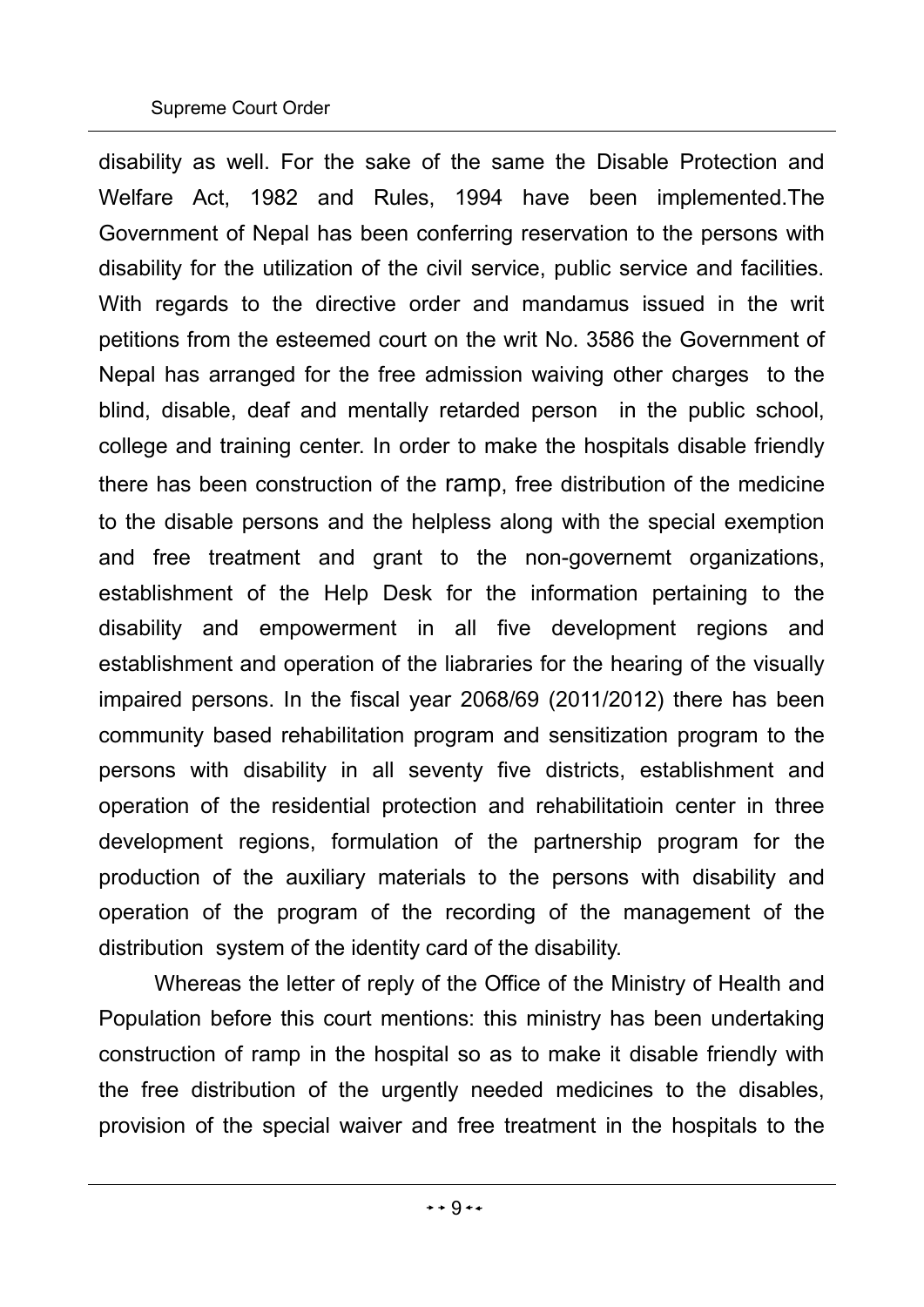disables and helpless and grant to the non-governmental organizations for to the disables and helpless subject to the available resources of the state from the preceding years.There has been no infringement of any right of life with dignity and the other coinciding fundamental and constitutional remedy related rights conferred to the oponent petitioners.Therefore, the writ petition be quashed.

Whereas the file of the writ petition presented in the daily cause list by following the rules has been studied. The arguments of the learned Advocates Sudarshan Subedi and Major Thapa representing the petitioner have been:the International Convention relating to the Disability,Disability Protection Act and Rules have ensured the various rights to the persons with disability.The said provisions have not taken the practical shape.Though there has been some provision for the ordinary disables, there has not been any provision to the serioulsy incapable persons from the government. The Rule-8 of the Disable Protection and Welfare Rules, 1994 has provided for the house to the person with serious disability but there has been no erection of the house as such as of the present.There has also not been provision for the disable friendly road and the government building.There exists obligation to the government, local body and municipality for the purpose. It has not been fulfilled. The works mentioned in the letter of reply of the Office of the Council of Ministers as performed have not been adequate. No provision is made addressing the protection of the person with serious disability in the aftermath of the demise of the guardian taking care to him/her. As there appears necessity to provide for the social security,eating provisions,education and care taking to the person with disability let the order be issued as per the demand of the petitioner.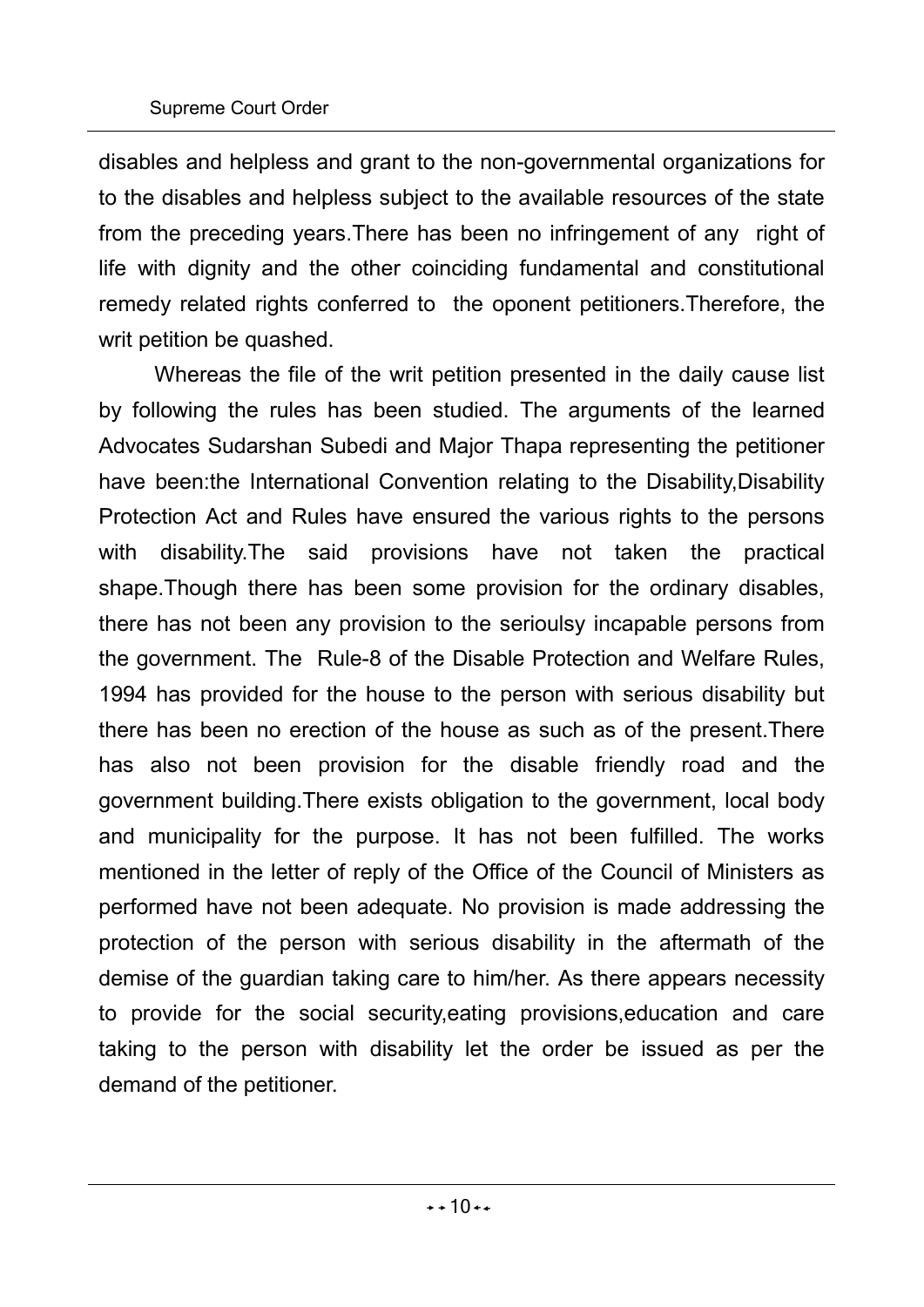Whereas the learned joint-attorney Dharma Raj Paudel, representing the Government of Nepal has presented arguments mentioning: the stipulation of many more welfare acts in favor of the disable persons from the government have been mentioned in the letter of reply of the Office of the Prime Minister.The Ministry of the Social Welfare has defined and prescribed the disability.The Interim Constitution of Nepal has provided for the relief of the persons having been disable in the conflict period. In the operational three year plan as well the disable welfare plans are being implemented.The provisions to make the hospital and government offices disable-friendly has been commenced. The speaking software *daje* has also been introduced. As there has been no legislative parliament at present the rewriting of the Disable Welfare Act in tune of the Convention has not been possible.The state is to perform the works relating to the construction of the disable house subject to its capacity the writ petition be quashed.

Whereas following the demand of the petitioner Nepal Disable Human Rights Center and Dipendra Shakya, a person with serious disablity, is seemed with the contention that the rights and interest of the disable person and that each person living in the state shall have unhindered right to possess the conferred rights by the state. Since the state has ratified and enforced the Convention on the Rights of Persons with Disabilities and Optional Protocal to the Convention on the Rights of Persons with Disabilities, 2006 the Disable Protection and Welfare Act, 1982 and Disable Protection and Welfare Rules, 1994 appear to be incomplete and passive in implementation. Despite the Rule 8 of the Disable Protection and Welfare Rules, 1994 has made provision for the establishment and operation of the disable house it has not been operated. By this, the disable persons are deprived from the exercise of the right to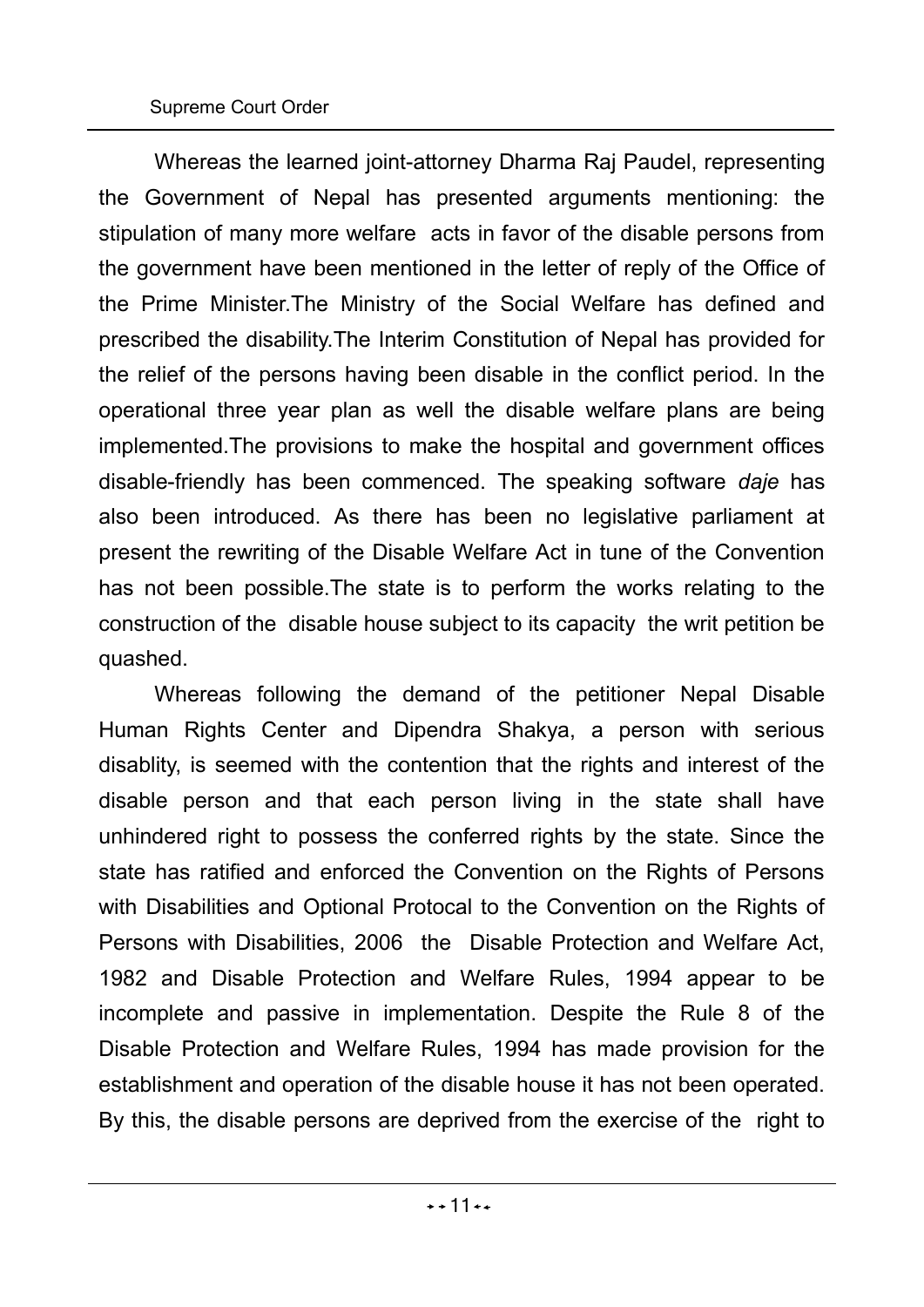life conferred under Article 12 (1) and the right of equality and protection *et al* provided under Article 13. Therefore, the order be issued for the erection of the community house in favor of the seriously disable and mentally retarded person, make arrangement of the wheel-chairs for the entrance in the public infrastructure as well as the public transportation vehicles, unemployment allowance and prepare the policy to save the disable persons by the state upon arising the natural disaster, implement the practical education and rewrite the Disable Protection and Welfare Act, 1982 and Disable Protection and Welfare Rules, 1994 in line with the International Convention Relating to the Disabilities.

Whereas the letter of reply of the opponent Office of the Prime Minister and Council of Ministers shows in the context of the directive orders issued by this court there has been construction of the ramp in order to make the hospitals disable friendly from the past, free distribution of the medicine to the disable and helpless persons along with the special exemption and free distribution of the medicine and free medication and grant to the non-governemt organizations for the service of the disable persons and the helpless persons.

Following the afore stated demand under the writ petition,letter of reply of the opponent and hearing the arguments of the leraned legal practitioners the pont-wise demand of the petitioners stands as follows.

1.That the state shall arrange for the daily allowance and special facility to the person with disability and the mentally retarded persons as well.

2. The erection and operation of the residential houses to the persons with serious disability.

3. The implementation of the prevalent Act and Rules and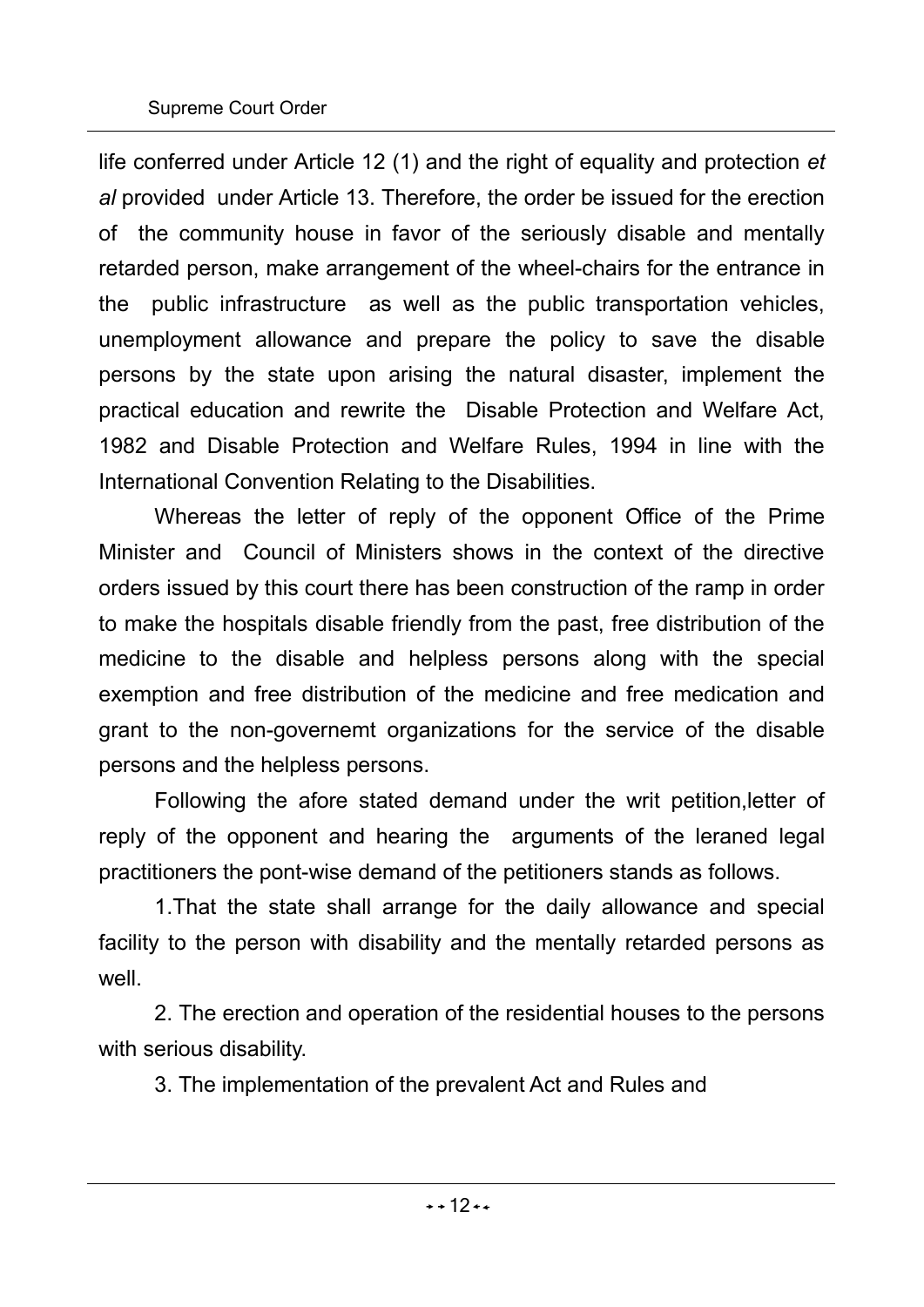4.The Acts and rules of Nepal be updated, amended, rewritten in line with the International conventions and agreements pertaining to disability and implement accordingly.

Upon the consideration of the afore stated argument of the petitioner the following issues appears in necessity of the decision.

1.Whether or not mandamus be issued requiring the provison of the allowance and special facility to the person with disability and erection as well as operation of the residential building to the persons with serious disability.

2. Whether or not the prevalent legal provision and its implementation has been effective.

3. What kind of order be issued in consideration of the claim of the petitioners.

First of all upon the consideration of the first question Article 12 (1) of the Interim Constitution of Nepal, 2007 has ensured for the right to life with dignity to each person. To exercise this right there shall have been fulfillment of the basic human necessity and to live with dignity there shall have been additional physical facilities. No doubt the state shall ensure for the same. Article 13 of the Constitution has provided for the equality to all the citizens. By this the perception that all the citizens irrespective of the physical or social status or condition are standing equal and that there shall not have been discrimination among the people. On the provisio clause of the same article 13(3) the constitutional provision exists: Provided that, nothing shall be deemed to prevent the making of special provisons by law for the protection empowerment or advancement of Women, Dalits, Indigenous People (Adibashi Janajati), Madheshi (People living in Terai Region) or farmers, workers, economically, socially or culturally backward classes or children, the elderly or the person with disability or those who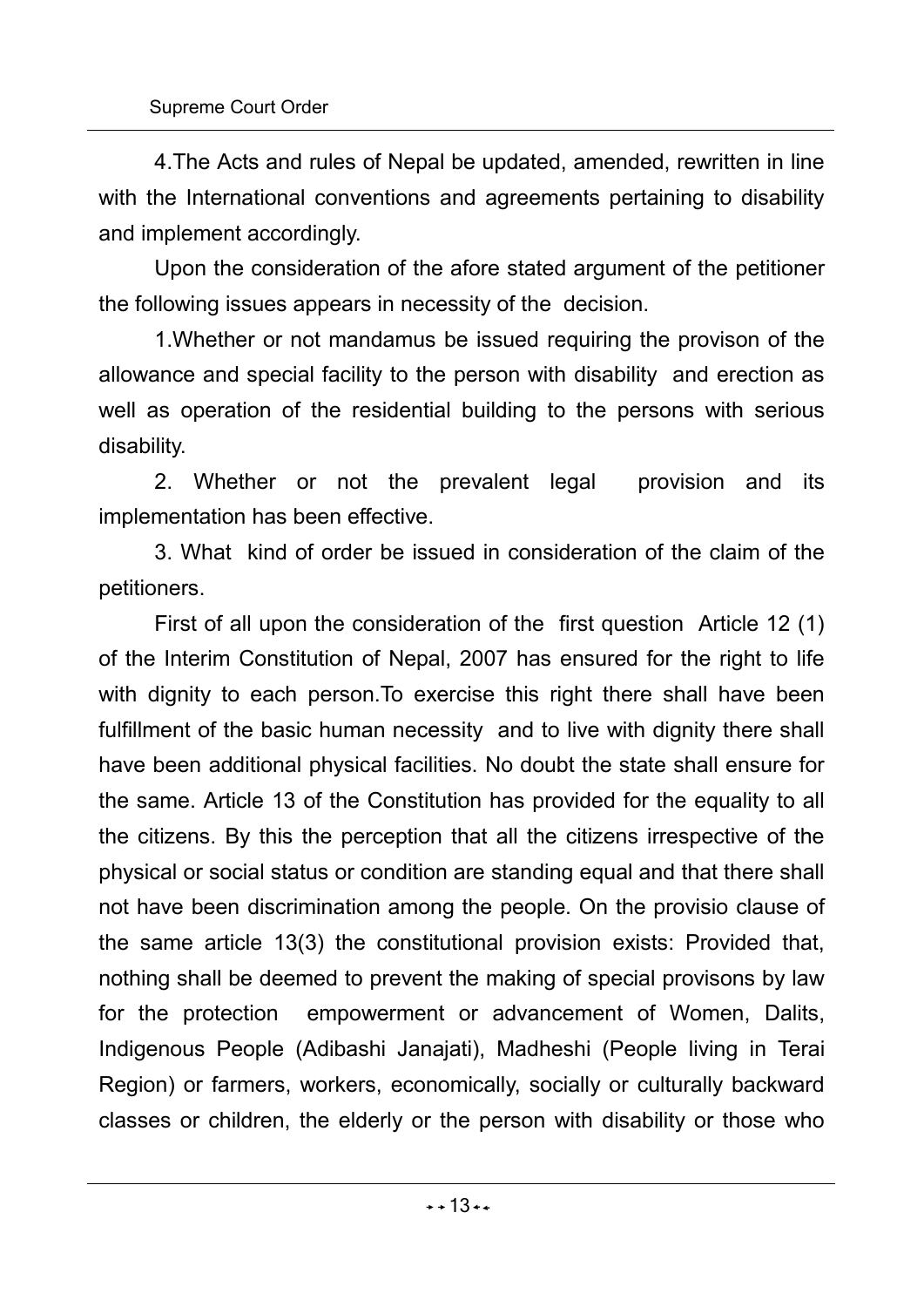are physically or mentally incapacitated. Article 18 of the constitution has provided right to each citizen for employment and social security and Article 18 (2) has provided for the the special constitutional right of social security to the women, worker, elderly, disable, incapacitated or helpless citizens as provided in law.

Under the state obligations provided by the Interim Constitution on Article 33 (Part D 1) the state has accepted its obligation to have participation of Madheshi, Dalit, Indigenous people, Women, Labors, Farmers, Backward class and persons with disability in the state structure and all the organs of the state. Similarly, Article 35 (9) of the constitution has provided *inter alia*, the policy of the state: making special provison of social security for the protection and upgradation of the single woman, orphans, children, the helpless, the elderly person, the person with disability, the incapacitated person and the tribes on the verge of extinction. Article 35 (17) has provided that the state shall pursue a policy of providing allowances to the elederly citizen, incapacitated, women and unemployed person by making laws.These constitutional provisions have directed the state to fulfill the basic necessity of the person with disability and additionally make special provisons to ensure for their dignified life.

Upon the consideration of the prevalent legal provisions designed to confer the said constitutional provision practical shape section 10 (1) of the Disable Protection and Welfare Act, 1982, made many year's back provides privileges to the person with disability through the provision: the Government of Nepal may make available the land to be distributed under the prevalent law or the land to be made available for cultivation subject to the prescribed conditions for the construction of the house to the person with disability without house or any other person with disability to involve in agricultural works following the necessity. Section 11 of the same Act has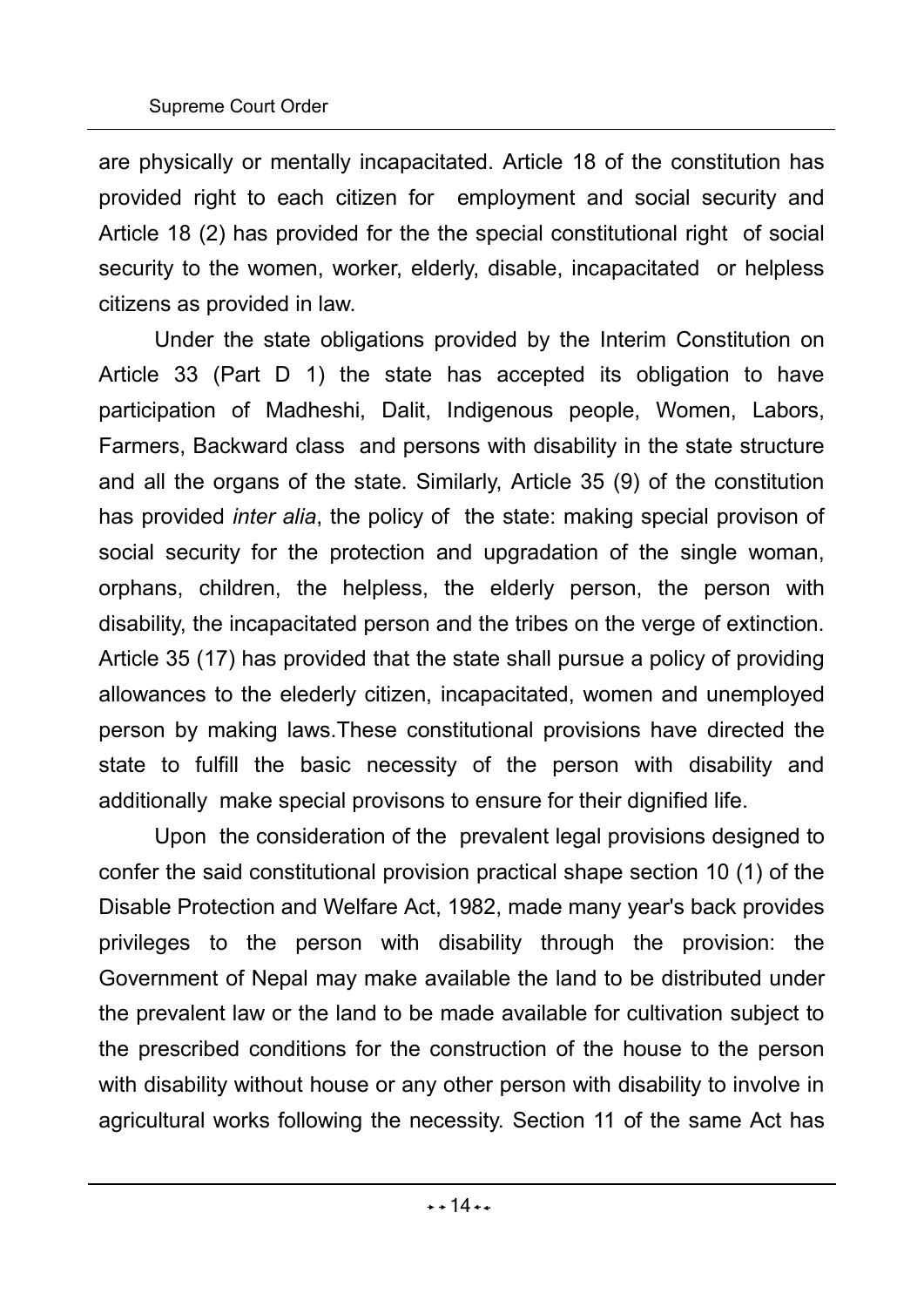prescribed for the special duty to the family member and relatives requiring the family member,guardian or successor to make special care providing the nurturing facility to the person with disability. In addition to the other matters Rule 8 of the Disable Protection and Welfare Rules, 1994 has made provison for the Establishment and operation of the disable house.

In addition,Section 28 (1) part (K) sub-part (6) has made provision to maintain record of helpless,orphan and disable children in the area of the village development committee and place them in the appropriate places and section 96 (1) part (J) sub-part (10) has made provison to keep them in the Municipality area and Section 189 (1) part (F) sub-section (2) has prescribed the work to the District Development Committee to work as per the national policy for the protection of the helpless,women,elderly,disable and incapacitated person.

As Article 28 of the Convention on the Rights of Persons with Disabilities,to which Nepal is a party, has provided Right of Adequate Standard of living and Social Protection with the foucs to ensure persons with disabilities to public housing programmes and that the state is required to undertake the public residential programmes ensuring the residential right of the person with disability as a matter of obligation.Whereas Nepal has been a party by accepting it the practical conversion under the Domestic Legal Domain with the actual and effective implementation has been the unignorable obligation of Nepal and the Government of Nepal.

It is uncontroversial that the persons with disability have been a group of the persons different than that of the able persons.Keeping the same matter in view the state is obliged to make special infrastructures to increase the contact and access in the public places and guarantee the employment as per the special physical and mental conditions.The disability has been special physical, mental or intellectual condition which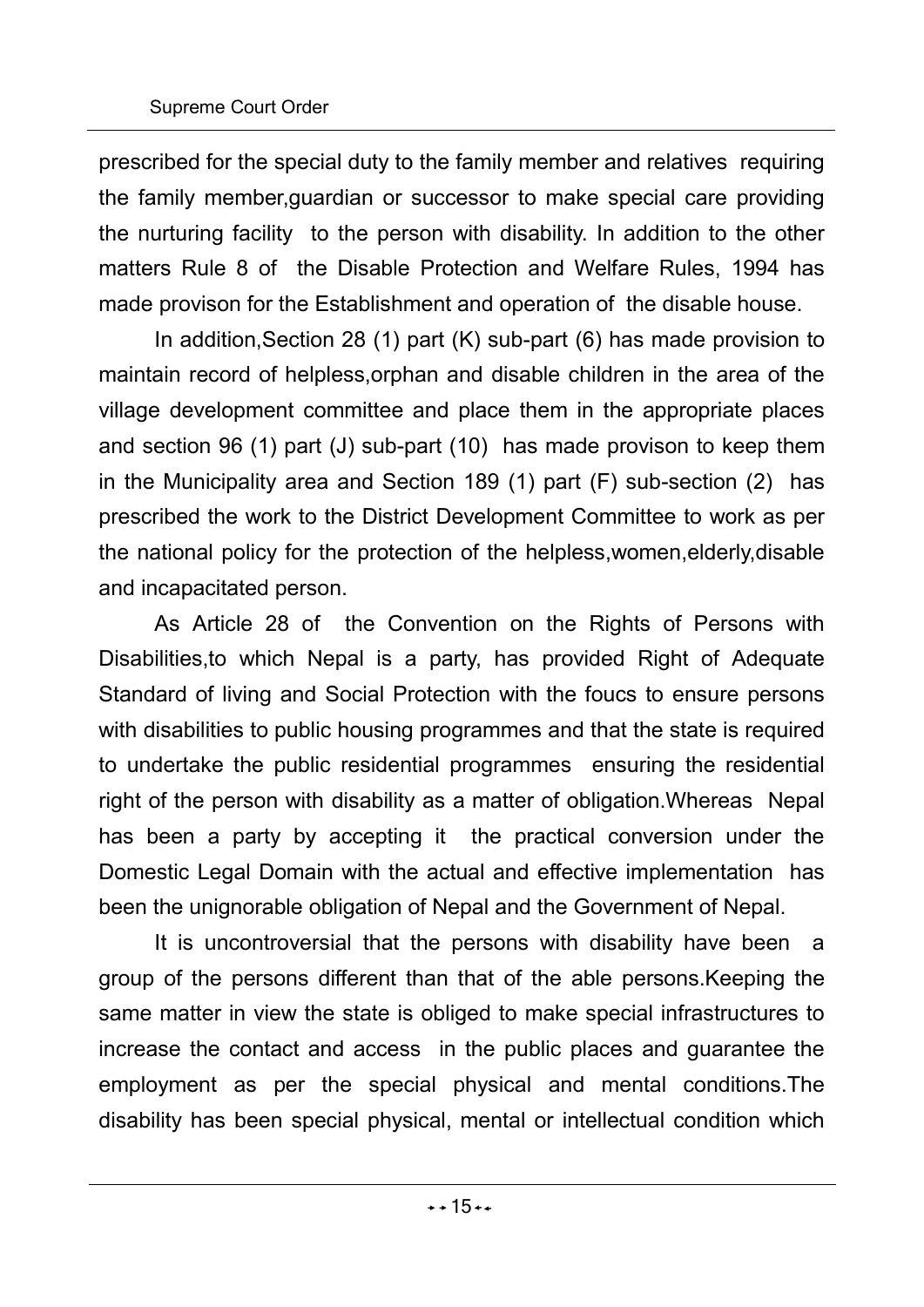may arise by birth or due to different circumstances appearing after birth due to different reasons. As the disability is to decrease the physical,mental or intellectual capacity of an individual it is difficult to a person with disability to pass life as equivalent to the other able, perfect or normal person.So,the person with disability requires more and special facility and care in comparison of the ordianry person.Therefore, the state is to treat them with the identification of the physical capacity, mental and intellectual position differently than the ordianry persons.The state is obliged to undertake the special programs full with the essential physical infrastructures entitling them for the livelihood. It needs the identification of the person with disability,inacapacitated and seriously incapabele person and thereby provide the living allowance for livelihood or the special facility thereof and whereas the demand of the petitioner for the same has not been inappropraite one.

The state is required to make special provision for the protection and welfare of the the persons under such category so as to implement the prevalent constitutional provision. Out of the pesons with disability some may have been the person with ordianary disability and some may be carrying more or serious disability resulting in the reliance with the others for the support, service or care for the food taking to operate the daily works due to personal incapacity.With regards to the persons carrying the serious disability as such the state is to be more serious for the works to ensure for their right to life.The Disable Protection and Welfare Act, 1982 has made provision for the Disable house and section 2 (C) of the Act has defined 'Disable House" as the house provided for the nurturing of the helpless and person with disability.Section 10 (8) of the Act has made provision for the disable house so as to make provision of residence to the elderly person with disability and helpless person with disability along with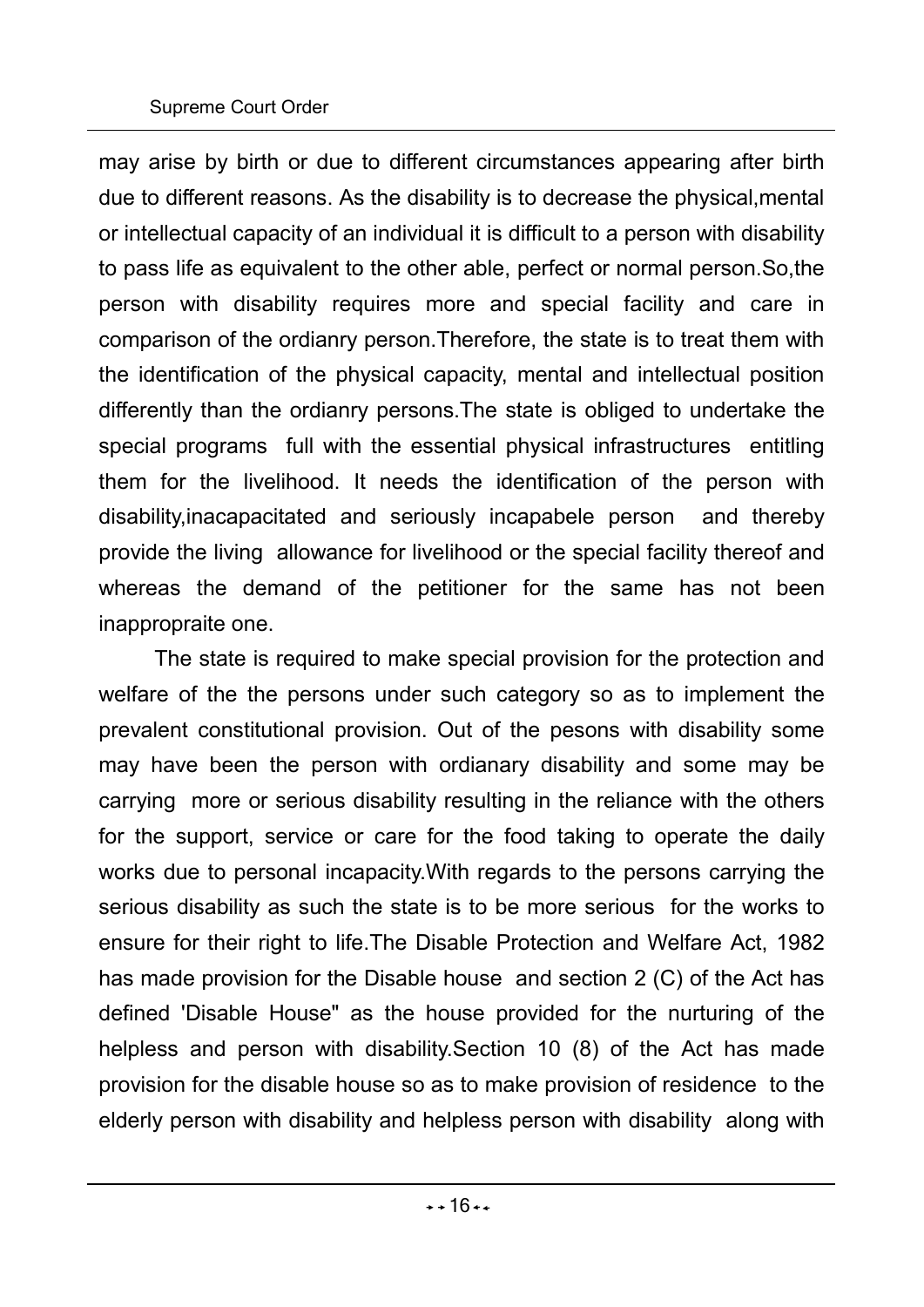### Supreme Court Order

the entertainment and other instruments to pass time with convenience in the said house.The rule 8 of the Disable Protection and Welfare Rules, 1994 which was made after 12 years for the implementation of the said Act has also made provision for the cosntruction and operation of the Disable House.As per Rule 8 (1) the Government of Nepal may establish disable house in the different regions as per necessity and recognize the other houses as the disable house until its construction.The Rule 9,10,11 and 12 have made other provisions for the operation of the disable house.Section 10 of the Act has made provison for the rehabilitation of the persons with disability in the society, their participation in the social and cultural activities and provision of the employment and the provision of the unemployment allowance until the provison of the employment, livelihood allowance and the special allowance for the elderly person and the person with disability being unable to earn for livelihood.

Hence,realizing the necessity of the residential house for the person with disability the said Act and Rules have made provision for its establishment and operation. Relating to the person being inacapacitated or the person with physical or metal disability upon finding no family to nurture or protect them or there has been no proper nurturing facility despite the fact of prevalence of the family or inability to do so or upon consideration of the fact that there has been lack of interest for nurture or no nurturing has been performed there has been necessity to build the residential house to the persons with the serious disability as per necessity and its operation with the proper method and provision of allowance to the unemployed or the person with disability being unable to pass life by self.In this context, the demand for the construction of the house to the person with disability and its operation as well as the special facility or allowance has been lawful and justiciable one.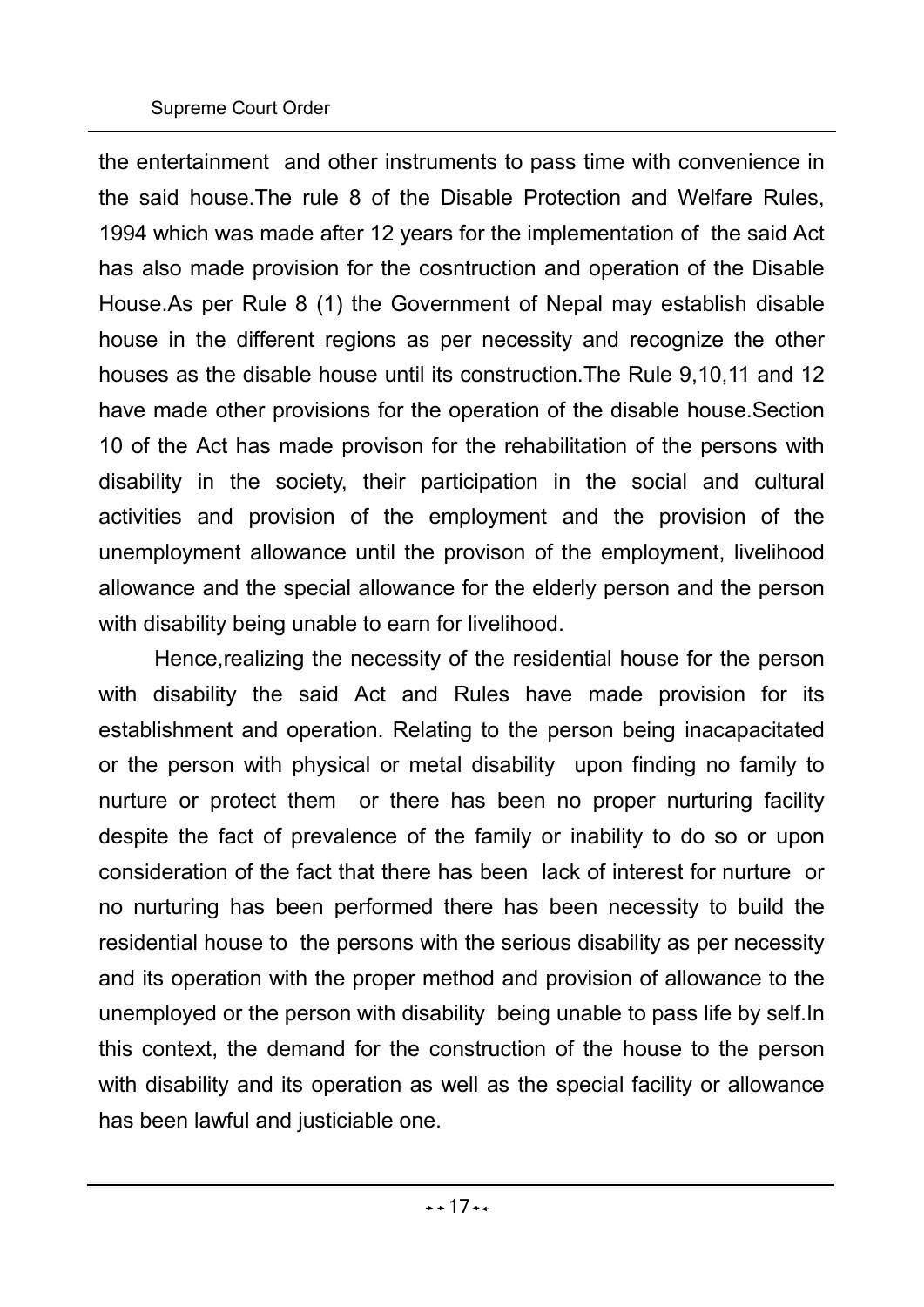With regards to the second question the provision of the Interim Constitution of Nepal, 2007 has directed for the person with disability and incapacity whereas the Government of Nepal has ratified and been a party of the Convention on the Rights of Persons with Disabilities and Optional Protocal to the Convention on the Rights of Persons with Disabilities, 2006 there has been no clear basis to present the provisions of the Disable Protection and Welfare Act, 1982 and the Disable Protection and Welfare Rules, 1994 have been fully capable and effective one. The Act and Rules have not catered the whole matters relating to persons with disability.On the other hand, the incorporated part of the matters relating to the persons with disability has also not been righlty, properly and effectively implemented. Despite the prescription of the disability it is not based on comprehensive and actual basis.There has not been full protection of the interest of the persons with disability as mentioned by section 4 of the Disable Protection and Welfare Act, 1982. The letter of reply presented by the office of Prime Minister and Ministry of Social Welfare has merely shown the commencement of some preliminary works. However, many more crucial works have not been performed. The disable house as mandated by the Act and Rules has not been established. Besides, the grants conferred to some of the non-government organizations for the said purpose neither there has been construction of the disable house from the government level nor its operation. Over the education of the persons with disability only a few preliminary works have been performed which have not been adequate. Similarly, the training and employment and the other facilities and privileges as instructed by Section 10 of the Act have not been reasonably and adequately provided.

In addition to the prevalent Act and Rules this court has issued directive orders over the different writ petitions for the protection and welfare of the persons with disability in the previous time as well. In order to implement the provision of Article 13 (3) of the Constitution for the formulation of the policy and program making the simpler and easier access of the persons with disability in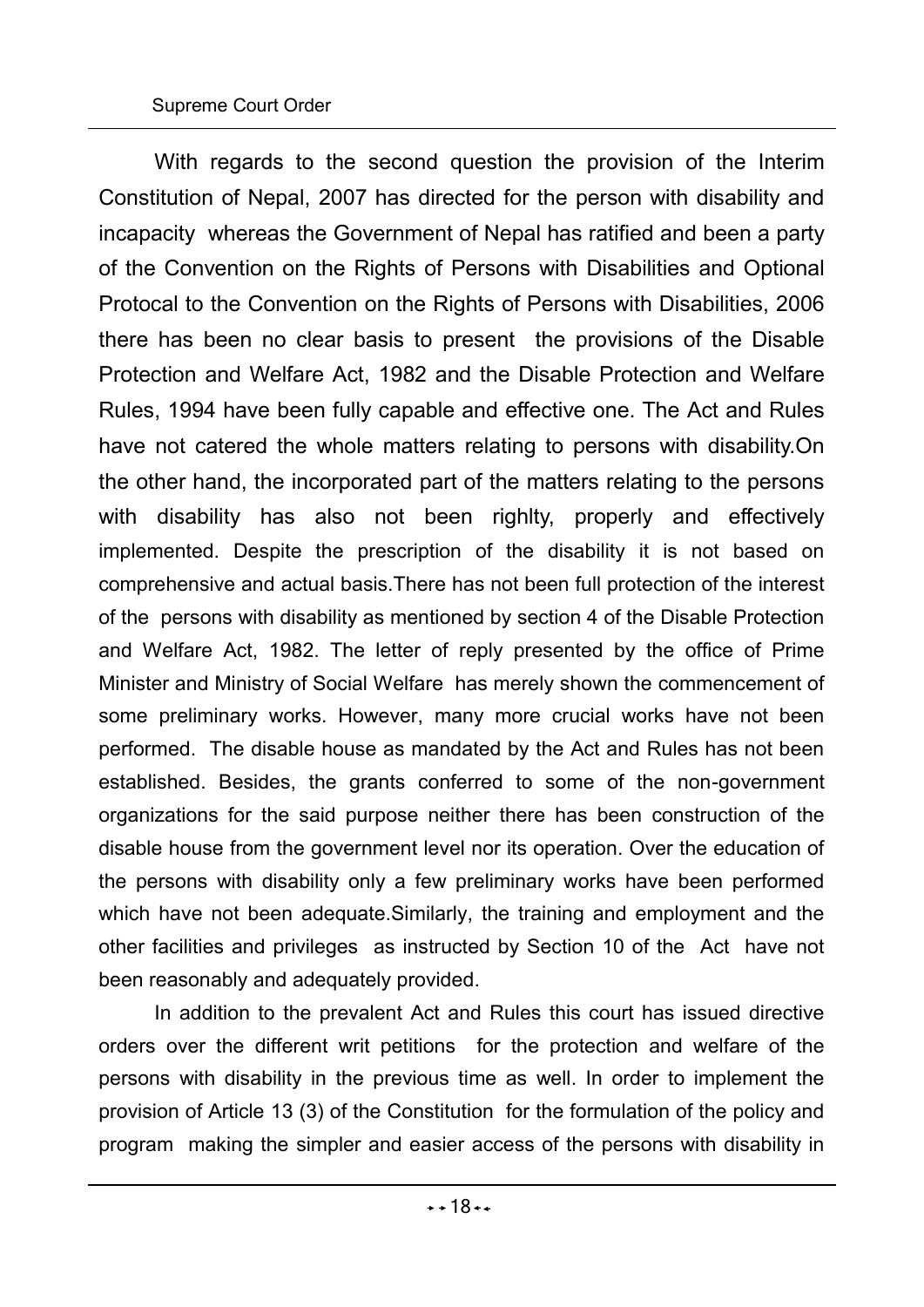#### Supreme Court Order

the public places (Bimala Khadka et al vs. the Office of Prime Minister and Council of Ministers, writ No. 0748 of the year 2065), to confer the free education to the blind and persons with disability (Sudarshan Subedi et al vs. His Majesty's Government, Council of Ministers et al writ No. 3586), to confer the facilities under the Disable Protection and Welfare Act, 1982 (Petitioner Babu Krishna Maharjan vs. the Office of Prime Minister and Council of Ministers, writ No. 3666 writ petition of the year 2061 B.S.), the directive orders have been issued by this court.

Upon studying the previous orders issued by this court and the letter of reply submitted by the opponents it is difficult to conclude that the prevalent legal provisions are adequate for the welfare and protection of the persons with disability. In addition, the existing provisions are also not found out to have been effectively implemented.The effective and reality based policy and programs relating to the person with disability has not been formulated under section 20 of the Act. By this, the obligation of the state towards this weaker class of the society can not be understood to have been fulfilled. In this context, it is essential to reform,change and revise our legal provisions for improvement and protection of the actual interest of the person with disability and incapacitated person.It is a crucial matter.The reasonable and timely updated legal provison shall not only make the government and governmental bodies sensitive in this direction but also shall compell for the fulfillment of the obligation.Therefore, appropriate revision of the prevalent laws seems essential in the given circumstance of this day to work for the protection and welfare of the person with disability to the government and the other bodies of the governemnt. Until the completion of the said work it is essential to make the implementation process of the Act and rules more effective and result-oriented.

Over the observation of the claim of the petitoners considering the kind of order essential to issue which is the third question,there appears no controversy that the provisions under the Constitution, Act and Rules shall have been pragmatic and the said provisons have been for the sake of implementation.It is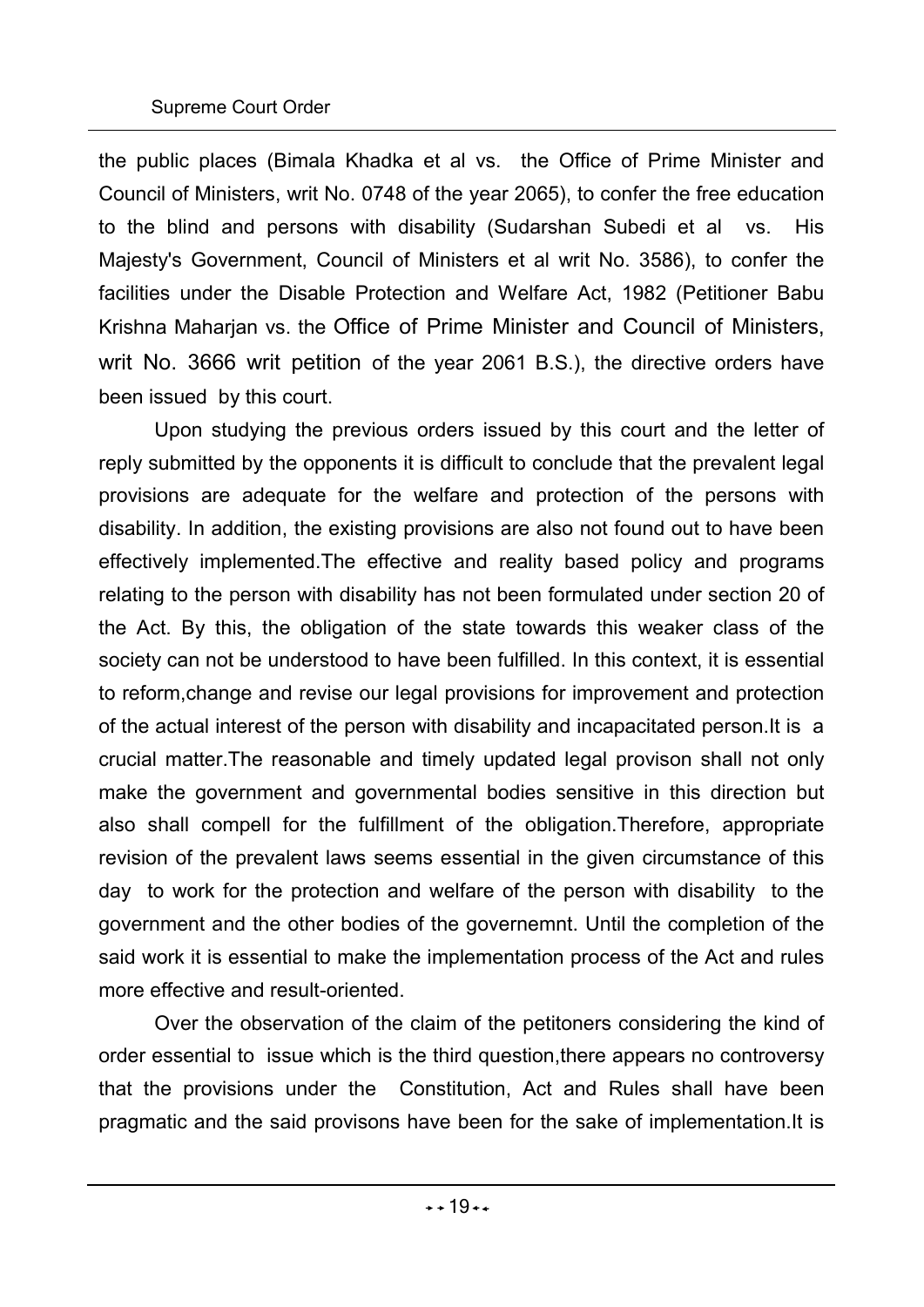#### Supreme Court Order

the obligation of the state and the government driving the state and its mechanism to make the concrete solution and provision for their effective implementation.The state obligations,directive principles and state policies mentioned under Chapter 4 of the Constitution are not merely cosmetic rhetorics of the words.The makers of the constitution have realised the necessity and held objectives to convert in real practice. Subsequenlty in the present context and inserted in the constitution accordingly.To put the constitutional provision under chapter-4 passive shall not be in line with the overall provision of the constitution and Constitutional spirit. However, the conversion of the Constitution, law and commitment expressed through the convention and treaties in the actual practice the matching commitment, conduct, physical reources and vehicles are essential. It is a matter of national pride that a person with disability is not deprived from the facilities under the constitution and that they are to get service, facility and care as per the international system and criteria.This is a very sensitive issue.The state or the government shall not express the commitment which can not be fulfilled immediately and the court shall also not issue any order as such.

The court has been committed and sensitive for the full implementation of the Constitution and Act. In addition to the matters clearly spelled out by the law this court is always active,moving ahead and attempting for the conversion of the objectives of law,spirit and contention of the constitution in actual sense. However, being an organ of the state, rather than moving alone there may be justice to the people upon the performance of the activities of the court with the co-ordiantion of the other branches of the state and accordingly the state may be run in line with law. Therefore, the court shall always be aware toward this and that the principle of appropraite judicial restraint shall also not be neglected. It does not however give sense to accept the prevalent situation in as it is form or reamain indifference toward the rights and interest of the person with disability or pursue passive judicial approach in place of judicial activism. However, it is sure that it will be useful that the judicial activism and judicial restraint both shall have been reasonably viewed together maintaining balance with each other.The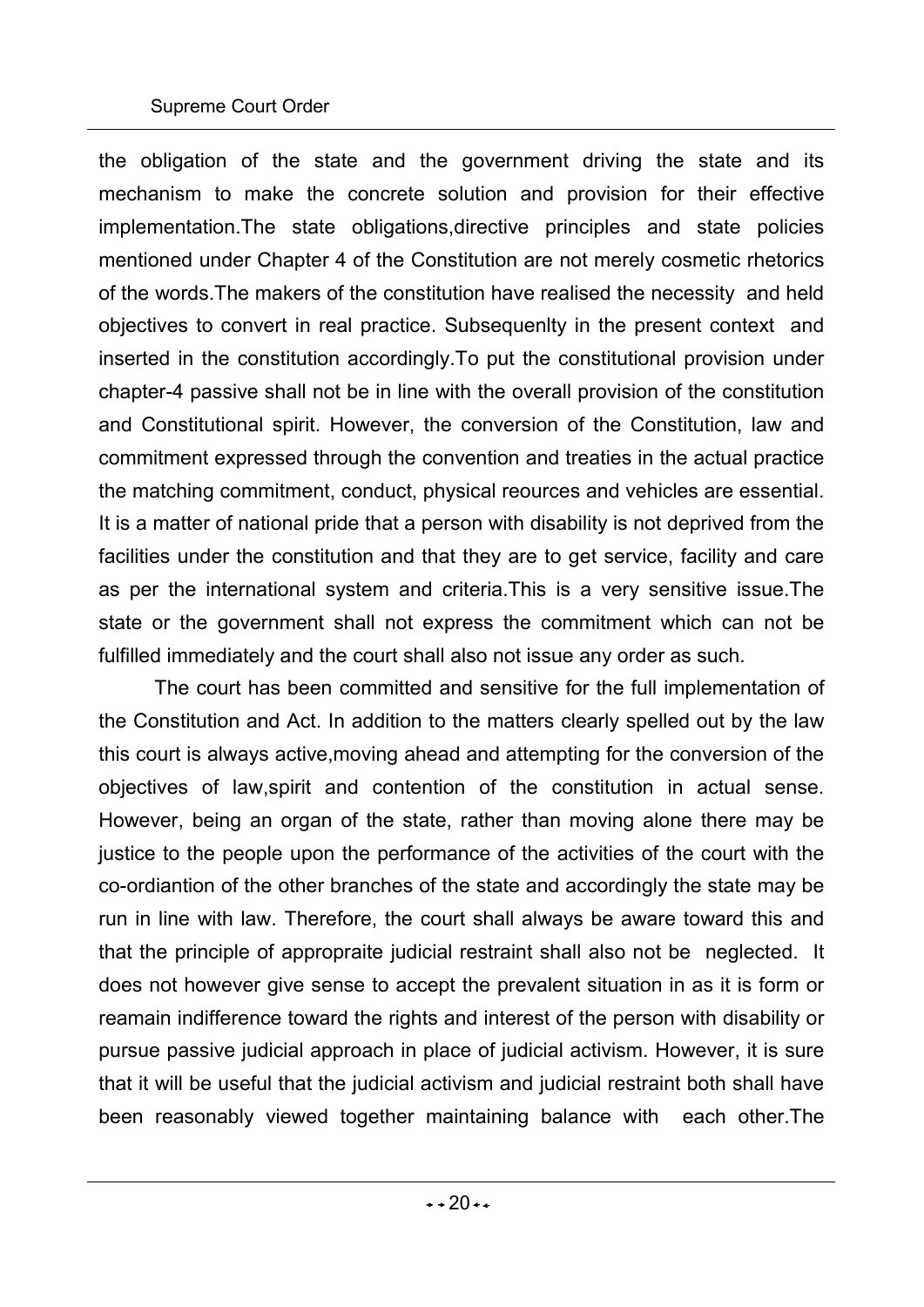decision maker shall always be aware and cautious toward the risk that the pursual of the extreme judicial activism and the unnecessary Judicial self restraint to the extent of judicial passivism both may pose obstruction in the way of the people to acquire justice.

Whereas the writ petitioners have put forward the demand for the provision of the adequate disable house with physical infrastructure and its operation and provision of a separate track to enter each government office and public offices and the vehicles of public transporation with wheel-chair.The regular allowance to the person with serious disability and livelihood allowance to the caring person to them have also been demanded. The access of the person with disability over the Education, Health, Employment has also been demanded. Upon the consideration over these demands the state shall subsequently address these demands for the development of the adequate infrastructures subject to its resources and vehicles and formulate as well as implement the the policy and programs accordingly. As it needs larger physical instruments and resources the issuance of time bound absolute order from this court may not be possible for implementation. The unavailability of the physical instruments and resources may be blockade for the same. Therefore, the issuance of order at the par of the demand of the petitioner in the writ petition requiring the wider works for the immediate performance may not be wise and useful.

Thus, the serious study and analysis of the overall circumstance shows the necessity to perform some of the activities on immediate basis and some activities to be performed subsequently. It is encouraging matter that the Government of Nepal and its organs have commenced some of the activities for the rights, interest, education and social security of the persons with disability. Therefore, for the performance of the following works by being more serious and responsive toward this issue the Manadamus is issued to the opponent Government of Nepal, Office of the Prime Minister and Council of Ministers, Ministry of Women,Children and Social Welfare and Ministry of Finance.

The works to be performed: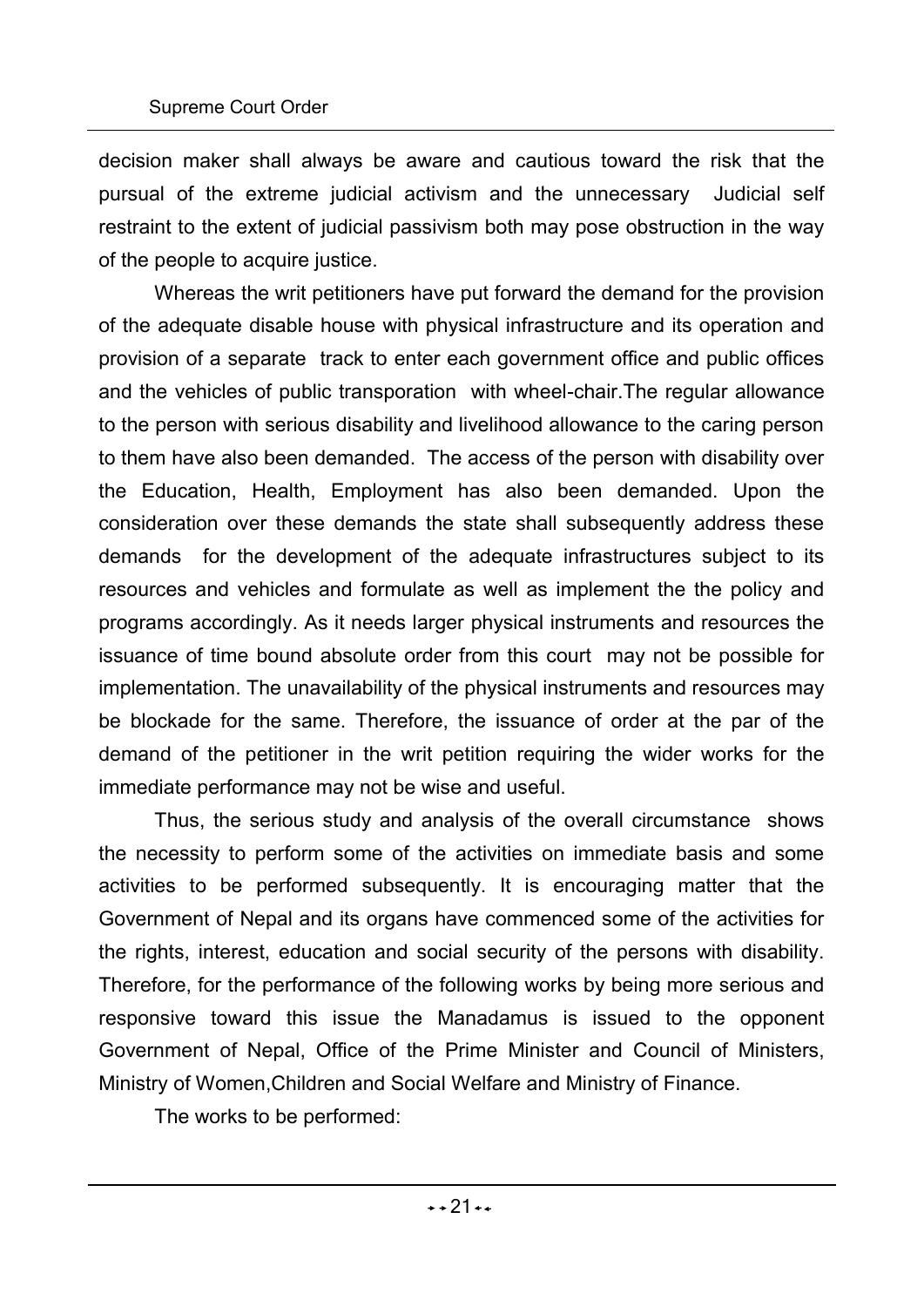1. Make provison of payment of minimum monthly Rs. 500/- (Rupees Five Hundred) to Rs. 3,000/- (Three Thousand) as livelihood allowance to the person with disability identified and calculated as of the present in consderation of the circumstance of the disability.

2. To make monthly special allowance Rs. 3,000/- (Rupees Three Thousand) to Rs. 5,000/- (Rupees Five Thousand) considering the condition of the person with serious disability from the fully incapacitated or the person with full mental unsoundness identified and calculated and being incapable physically for walking upon finding no family for the reasonable care or to the caring person who has no competent family to do so.

3.To identify,classify and overview the rights and interest of the person with disability appoint at least one Social Welfare Officer in each district or assign any officer of the Government of Nepal to do the said work.

4. Make available the allowance and special allowance pursuant to above section 1 and 2 within three months from the date of receipt of this order applying from the date of receipt of this order.

5. The social welfare officer shall have been appointed within 6 months from the date of receipt of this order.

6. With the completion of the afore stated works serve information on the performance of order to this court within 7th month from the date of receipt of this order.

In addition to the works as such the other welfare activities to be performed in favor of the persons with disability shall not be confined into the policy, rather be brought into execution process. The matters as such shall have been brought in details by the Act. Further, there is necessity to address the latest challenges appearing in the rights and interest of the persons with disability. There has been condition prevalent to revise the Act or Rules or promulagte the intergrated Act with the induction of the subject matters relating to Health and Social Security on the Acts and Rules to the person with disability following the detail study. The Act made some three decades back and the Rules made some two decades back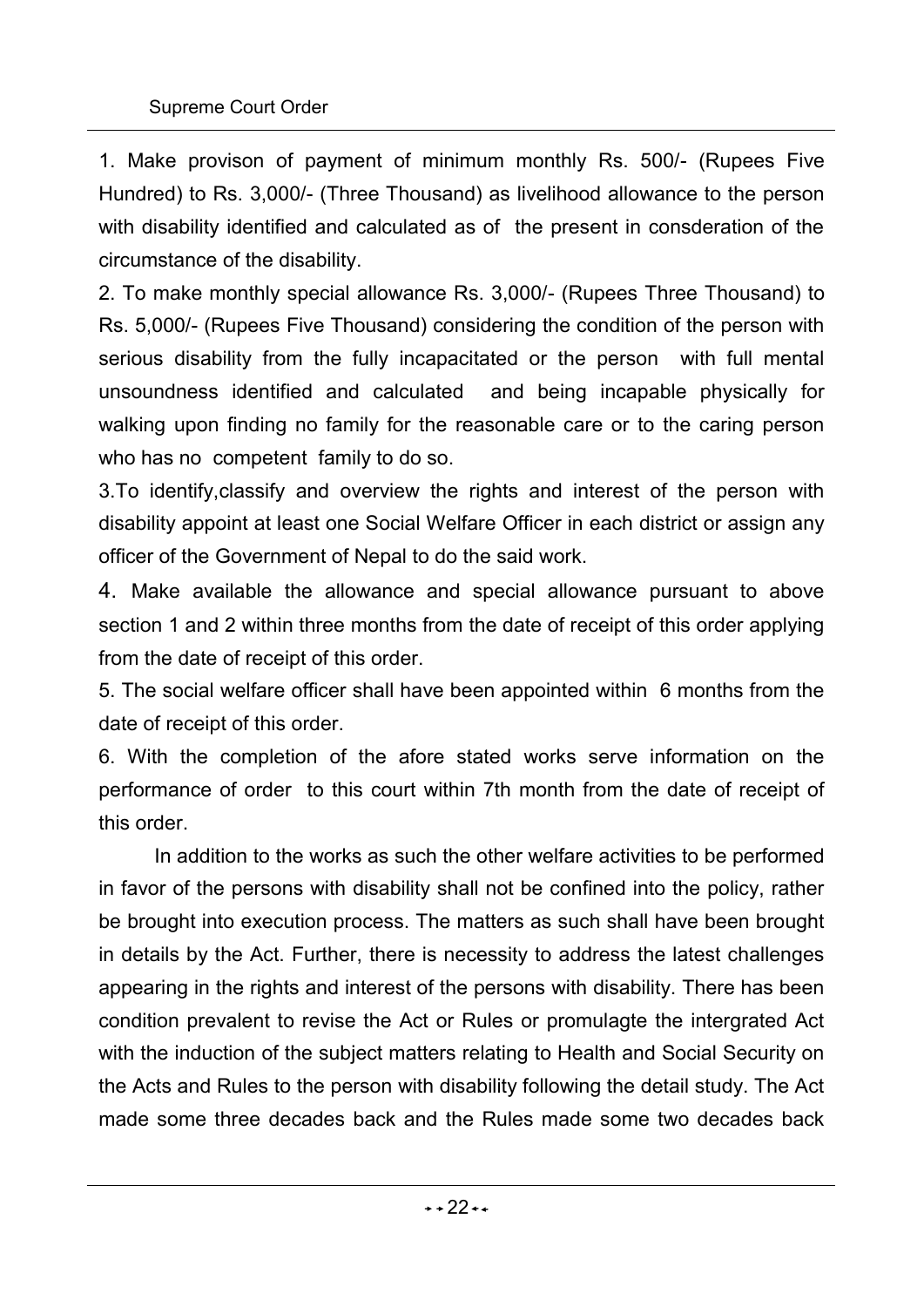have not catered all the essential matters of the area and secondly the Act and Rules as such are not effectively implemented.

Therefore, following the analysis over the Constitution, Act, Rules and Conventions as above this directive order has been issued to subsequently perform the following works within a resonable time period to the opponents Government of Nepal, Office of the Prime Minister and Council of Ministers and the Ministry of Women, Children and Social Welfare.

The matters of Directive Order:

1. To or cause to calculate the persons with the phycial, mental and intellectual disability as per the accepted principles of medical science and international standards for the purpose of section 3 of the Disable Protection and Welfare Act, 1982 and set their standard and classification.

2. To construct and operate the Disable House. To this end, at least a disable House be constructed and undertaken each year from the next fiscal year adopting the planned way in the district or area having many more persons with disability.

3. To make effective implementation of the provisions relating to the residence, education, health training employment and other facilities provided by the Act and Rules.

4. With the view to or cause to monitor the activities intiated by the government or non-governmental level for the welfare and security of the persons with disability appoint a monitoring official being officer level on each the Secretariat of Council of Ministers and Ministry of Women, Children and Social Welfare and prescribe their power, function and duties in the revised Disable Protection and Welfare Act.

5. As per provisio clause of Article 13(3) of the Interim Constitution of Nepal, 2007 and State's Policy and obligations mentioned under Chapter-4 of the Constitution the special provision and programs for the persons with disability be implemented.